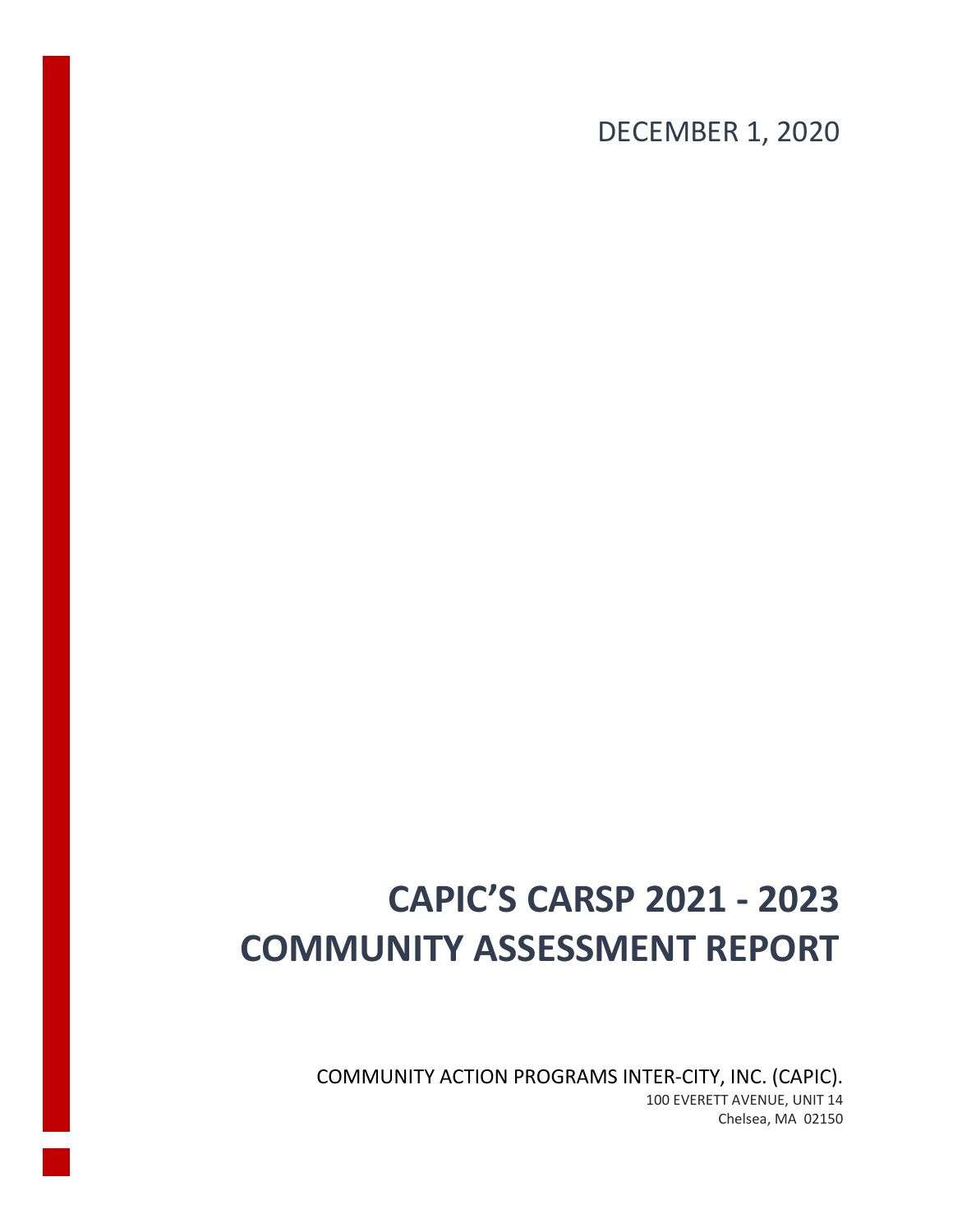

| <b>Table of Contents</b>                                                                   | Page 1                                              |  |
|--------------------------------------------------------------------------------------------|-----------------------------------------------------|--|
| <b>Agency Description</b>                                                                  | Pages 2-4                                           |  |
| <b>Community Profile</b>                                                                   | Pages 5-17                                          |  |
| City of Chelsea<br>City of Revere<br>Town of Winthrop<br><b>Undesignated Service Areas</b> | Pages 5-6<br>Pages 7-8<br>Pages 8-10<br>Pages 10-17 |  |
| <b>Community Assessment Process</b>                                                        | Pages 17-20                                         |  |
| <b>Key Findings: Community Assessment</b>                                                  | Pages 20-29                                         |  |
| Key Findings: Internal Assessment                                                          | Pages 30-33                                         |  |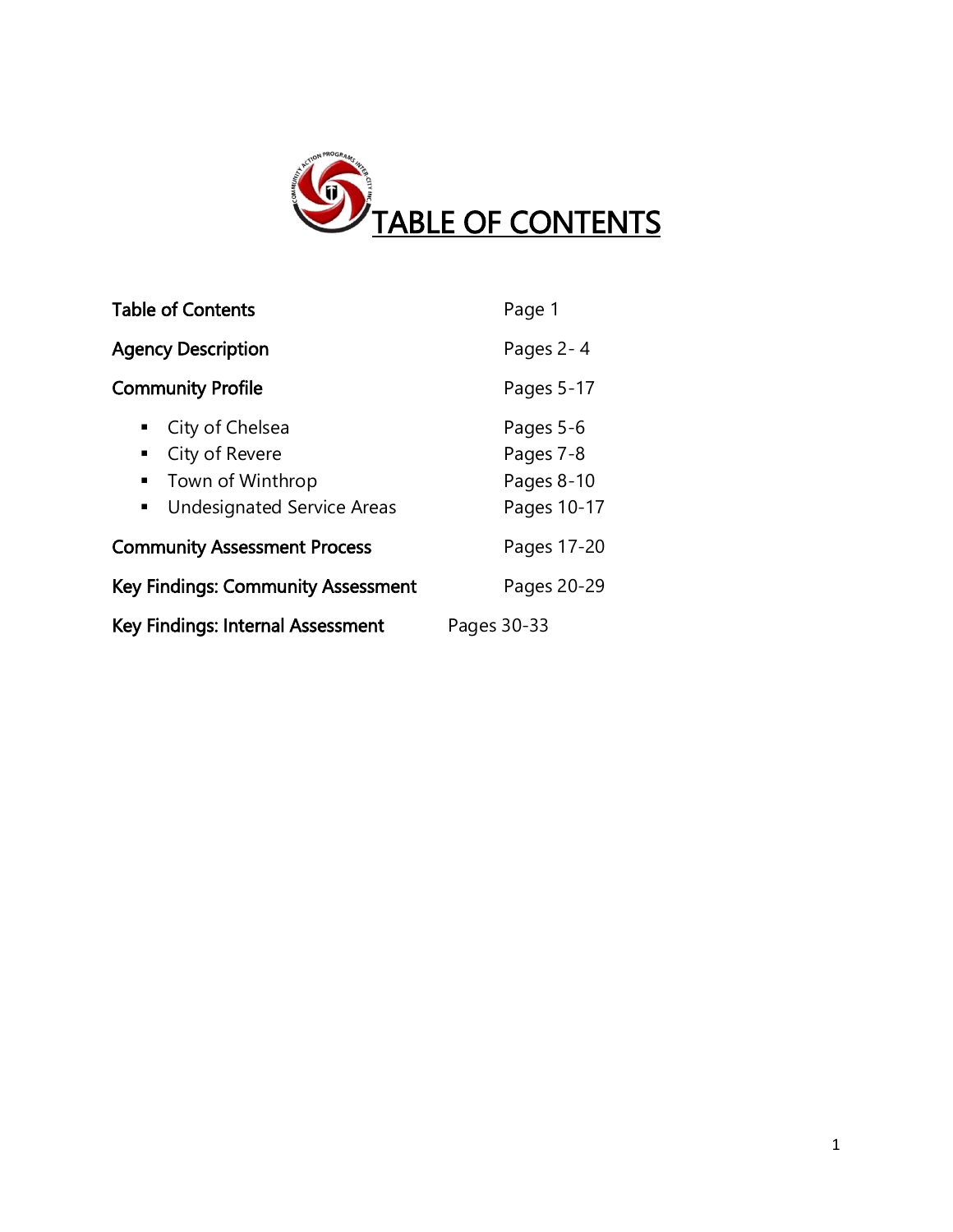

### **AGENCY DESCRIPTION**

Community Action Programs Inter-City Inc., (CAPIC) is a private, non-profit corporation that was chartered in 1967 to identify and eradicate the root causes of poverty in Chelsea and Revere. In 1978, the Commonwealth of Massachusetts expanded CAPIC's designated area to include Winthrop. CAPIC has been designated by the State and Federal Government as a Community Action Agency. In 2019, CAPIC provided a myriad of services to 12,000 local area-wide residents annually. The mission of CAPIC is to identify and address the needs, problems, and concerns of those in poverty and to enable the individually poor to achieve and maintain selfsufficiency.

CAPIC is governed by a twenty-one member, community-based Board of Directors, comprised of representatives from public, private, and low-income sectors of Chelsea, Revere, and Winthrop. CAPIC is administered by an Executive Director, who reports to the Board of Directors. A full-time Fiscal Director, Director of Planning & Development, Human Resource Director, and IT Director work with the Executive Director to manage operational functions. Major programs are supervised by on-site Program Directors, who are responsible for day-to-day operations and report to the Executive Director. CAPIC maintains a competent administrative structure that plays a key role in executive decision-making functions.

CAPIC employs 120 persons (many of whom are local area residents) in a variety of capacities and programs, all of which strive to assist low-income residents attain self-sufficiency. CAPIC maintains a proven track record of accomplishment in helping residents achieve self-sufficiency by identifying and eliminating causes of poverty. CAPIC recognizes the importance of effective and accurate communication between its employees and the communities that we serve. CAPIC's staff is bi-lingual (primarily Spanish speaking with one Portuguese speaking staff member, and one who speaks French and Moroccan) and has the resources to work directly with individuals who have LEP while being culturally sensitive. CAPIC also utilizes a Somali consultant, as well as an Arabic consultant in the Head Start Program. In addition, CAPIC works with the Massachusetts General Hospital (MGH) as a resource for languages that are not spoken by staff or consultants.

It should be noted that CAPIC is an active member of various local and regional groups, as well as statewide associations, such as: the Massachusetts Association for Community Action (MASSCAP), MASSCAP Communications Community of Practice, MASSCAP Planner's Group, MASSCAP Human Resources Group, MASSCAP Fiscal Directors Group, Benefit Enrollment Coordination System (BECS) Working Group, the Chelsea Eviction Task Force, the Chelsea and Revere Pandemic Response Teams, and the Massachusetts Energy Director's Association (MEDA).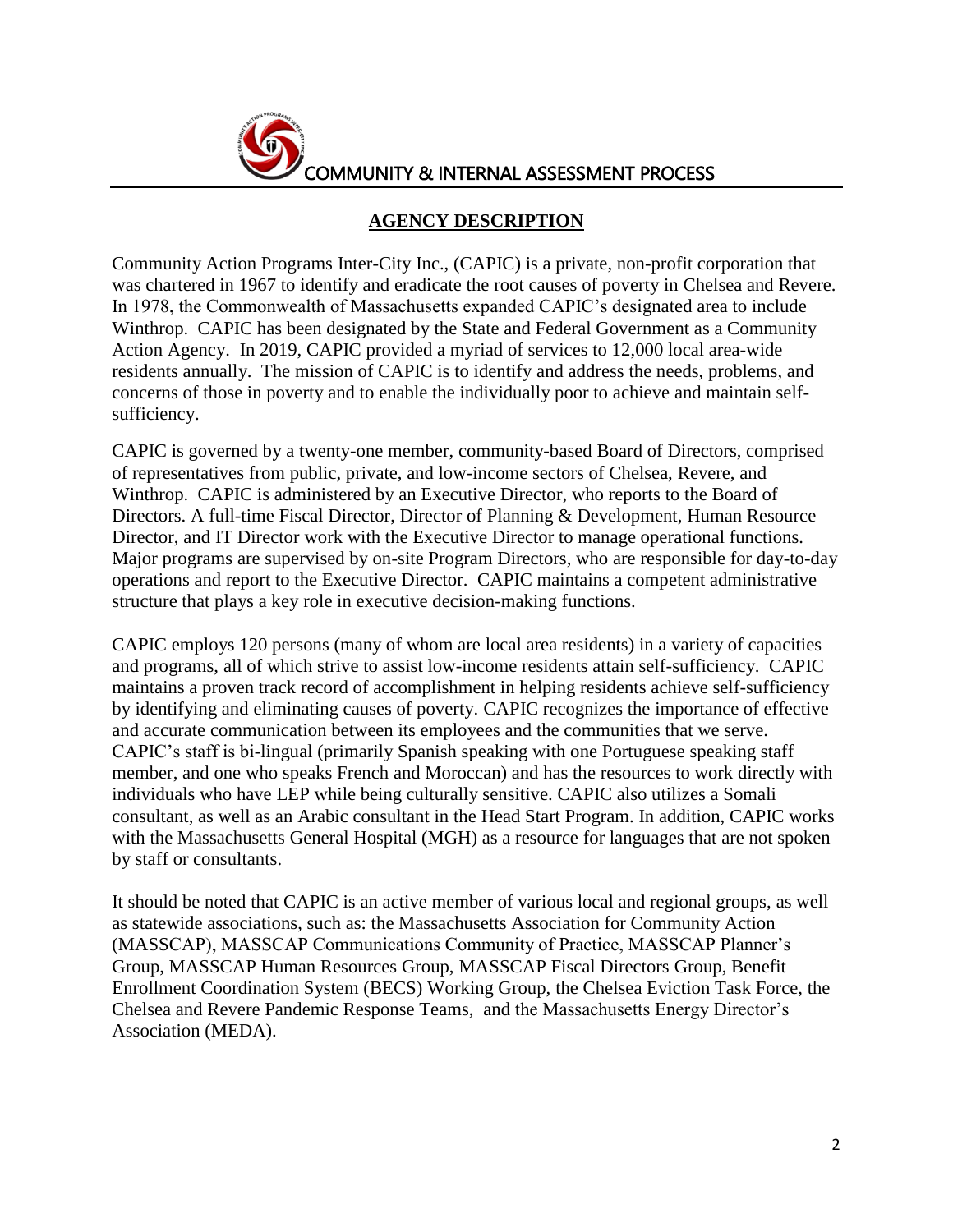### **AGENCY PROGRAMS & SERVICES**

CAPIC administers comprehensive Head Start services for local area low-income children and families, as well as After-School services for area youth; a City-Wide Summer Camp Program; a Child Development Center serving infants, toddlers, and preschoolers; a Fuel Assistance Program providing households with energy assistance from April-November; a Weatherization Program that installs energy conservation measures in households, throughout an eighteen community area, annually; a heating system maintenance and repair service; and a Responsible Payee Program that assists individuals manage Social Security Disability benefits. In addition, CAPIC operates an Emergency Assistance Program, a Domestic Violence/Crisis Intervention Program, a free IRS VITA Tax Preparation Program, the Chelsea/Revere Family Network, the City of Chelsea Inspectional Services Department Referral Program, and the Chelsea Substance Use Disorder Program, as well as the Chelsea Mobile Outreach Program.

### **AGENCY HISTORY**

Since 1995 CAPIC has worked directly with the City of Revere, in particular the Revere Police Department to expand community-wide opportunities to increase public safety and provide services to at-risk youth. CAPIC has a solid working relationship with the Revere Police Department and has worked on numerous initiatives with the Department

Throughout fifty-four years of community service, CAPIC has made numerous contributions to the surrounding communities of Chelsea, Revere, and Winthrop. Many of these contributions have included educational services and programs for low-income residents. Among CAPIC's significant contributions and achievements are the signing of the Head Start Program as a year round program into authorization by Lyndon Johnson in 1968 (CAPIC began operating the Head Start Program on a school year calendar); comprehensive health services were secured for children enrolled in the Head Start Program in 1972; the relocation of 200 homeless families displaced by the Chelsea conflagration of 1973; the implementation of the Department of Commerce Manpower Program; the operation of the Youth Activities Program serving 1,500 youth per year with job training and GED preparation, a ten year ESL initiative that assisted hundreds of Latino residents learn English; the implementation of the Childhood Lead Paint Poisoning Prevention Program (funded by the Department of Health and Human Services), which over a three year period beginning in 1976, screened all Chelsea children for lead paint and subsequently decreased the incidence of lead poisoning from 22% to 3%. In 1975, CAPIC organized a community-based effort that lead to the establishment of the Revere Health Center as well as the establishment of the MGH Chelsea Health Center. In 1980 the Head Start Program opened in newly renovated facilities serving 80 low-income children. In 1992, CAPIC purchased the principal office site for the Corporation, located at 100 Everett Avenue, Chelsea, MA. Head Start was authorized to expand the scope of the program again, bringing its total enrollment to 210 in 1994.

More recent accomplishments:

- o Partnership with Chelsea Housing Authority & LARE/American Training, Inc. to provide computer training and job readiness skills to federal housing tenants
- o Published "Know Where To Go" Community Resource Guides
- o Chelsea Family Network expanded to include Revere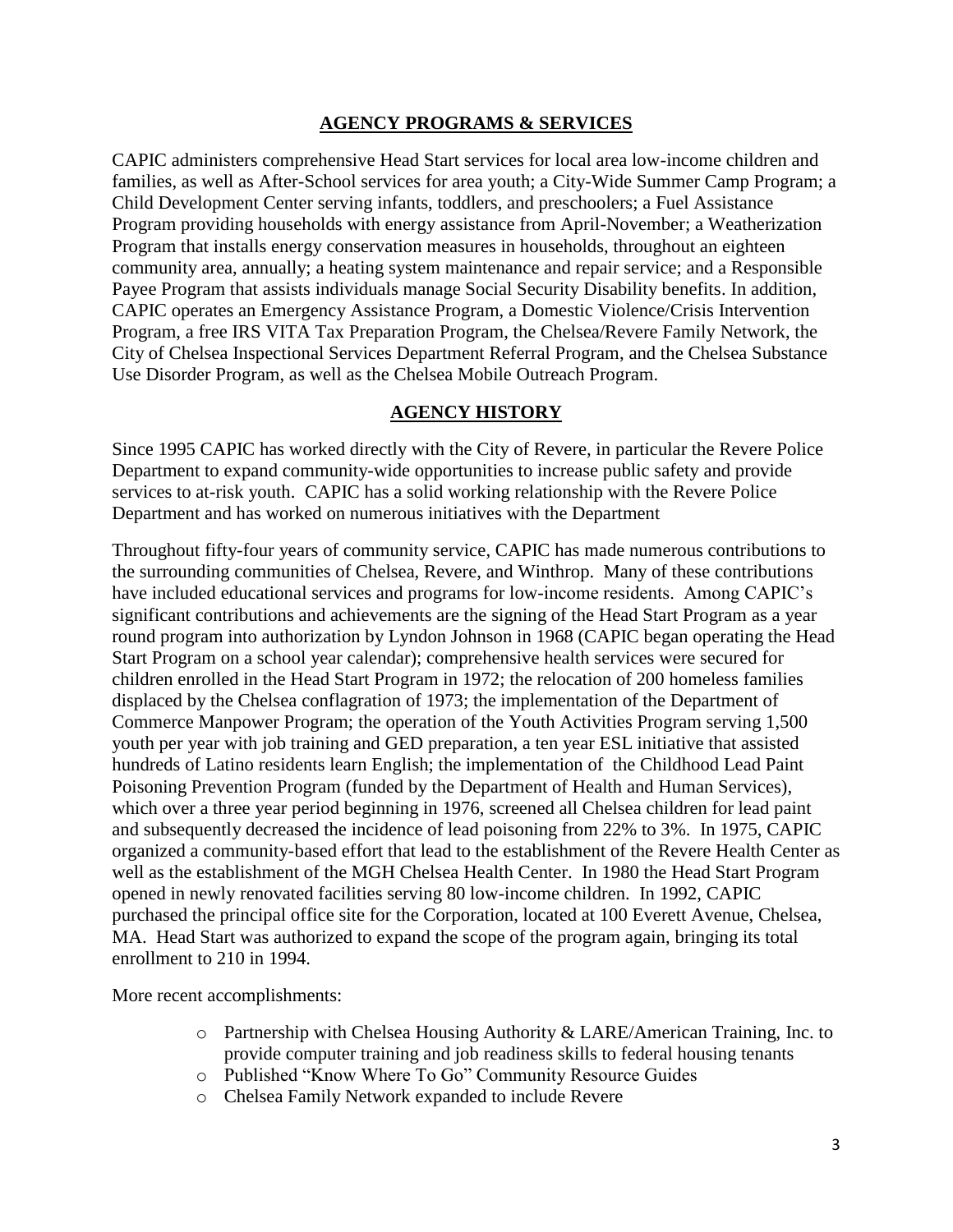- o Expanded Child Development Programs to meet infant and toddler needs
- o After School Program BONES Research Project to enhance bone development in children
- o Established DeLeo Scholarship Program for summer camp kids
- o Selected by Chelsea Black Community to receive "Trailblazer" Award
- o Established Chelsea Community Navigator Program/Chelsea Housing & Basic Support Services Program
- o Formed Partnership with East Boston Neighborhood Health Center to provide free health screenings
- o Partnership with MGH on the Merck Foundation: Alliance to Advance Patient-Centered Cancer Center grant
- o Establishment of Chelsea Mobile Outreach Team
- o 2017 -Celebrated 50 years of service to those in need
- o Designated by DHCD as Balance of State Homelessness Coordinator for Chelsea, Revere and Winthrop
- o 2019 Partnership with the City of Chelsea Inspectional Services Department through a referral process to provide multi-lingual capacity and deliver direct assistance to solve problems related to homelessness, substance use disorders, employment, emergency needs, hunger, hoarding, relocation assistance, emergency heating system repair, heating assistance, energy conservation, childcare, substance use disorders, preservation of tenancies and other needs that households experience; providing City inspectors with the ability to refer an atrisk resident to social services.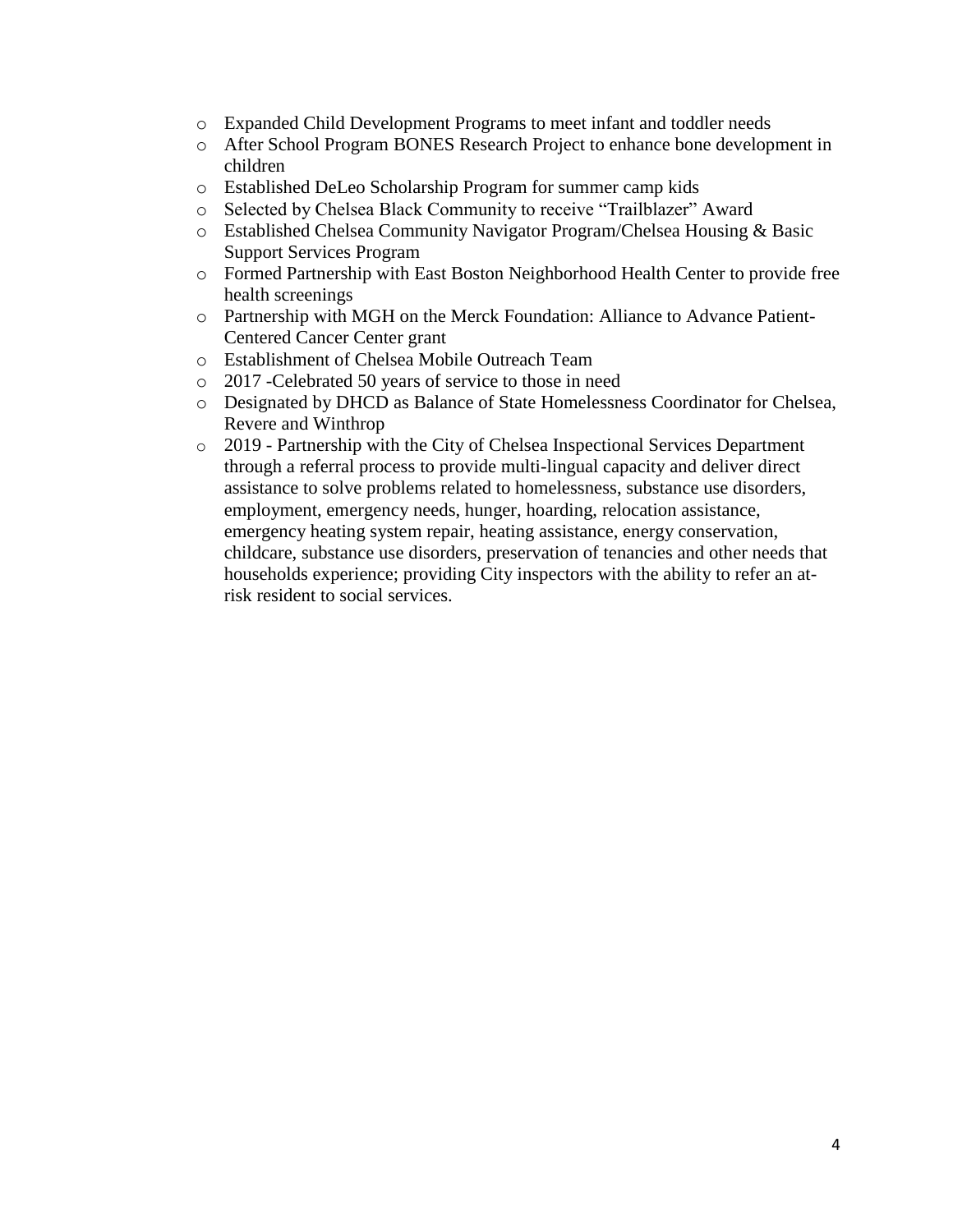# **COMMUNITY PROFILES – CSBG-DESIGNATED SERVICE AREAS**

### **Chelsea – Revere- Winthrop**

*CAPIC utilized the SMC Partner Community Data, in particular the town-level core data set as derived from The American Community Survey 5-Year Estimates (2014-2018), as well as data from the Massachusetts Department of Elementary & Secondary Education, The Harvard Public School of Health, & the Metropolitan Area Planning Council's (MAPC), "Next Stop Revere" Master Plan.*





The City of Chelsea, Massachusetts is located in Suffolk County directly across the Mystic River from the City of Boston. Chelsea was first settled in 1624, established itself as a town in 1739 and was incorporated as a city in 1857. The city has an estimated population of 39,852 and occupies a land area of 1.8 square miles. It is the smallest city in Massachusetts in land area, and the 26th most densely populated incorporated place in the country. A charter change in 1995 designed an efficient council-manager form of government, which has focused on improving the quality of service the city provides to its residents and businesses, while establishing financial policies that have significantly improved the city's financial condition. Chelsea is one of three (3) designated sanctuary cities in Massachusetts.

Chelsea is a diverse gateway city; nearly half of the community members are foreign-born and over two thirds are Hispanic/Latinx. At least 10% of homes are overcrowded in Chelsea; the highest rate in Massachusetts, as families are forced to double and triple up to afford local rents. A recent study conducted by the Harvard School of Public Health found that 50% of Hispanic/Latinx immigrant residents of Chelsea have lost their jobs due to COVID-19; 40% lost hours. This has been devastating to the community and any jobs that previously employed Chelsea residents will never come back. Compounding this issue, about 15,000 Chelsea residents are undocumented and not eligiblefor Unemployment Insurance.

### **POPULATION – 39,852**

Median Age: 33.2 Male: 20,344 Female: 19,508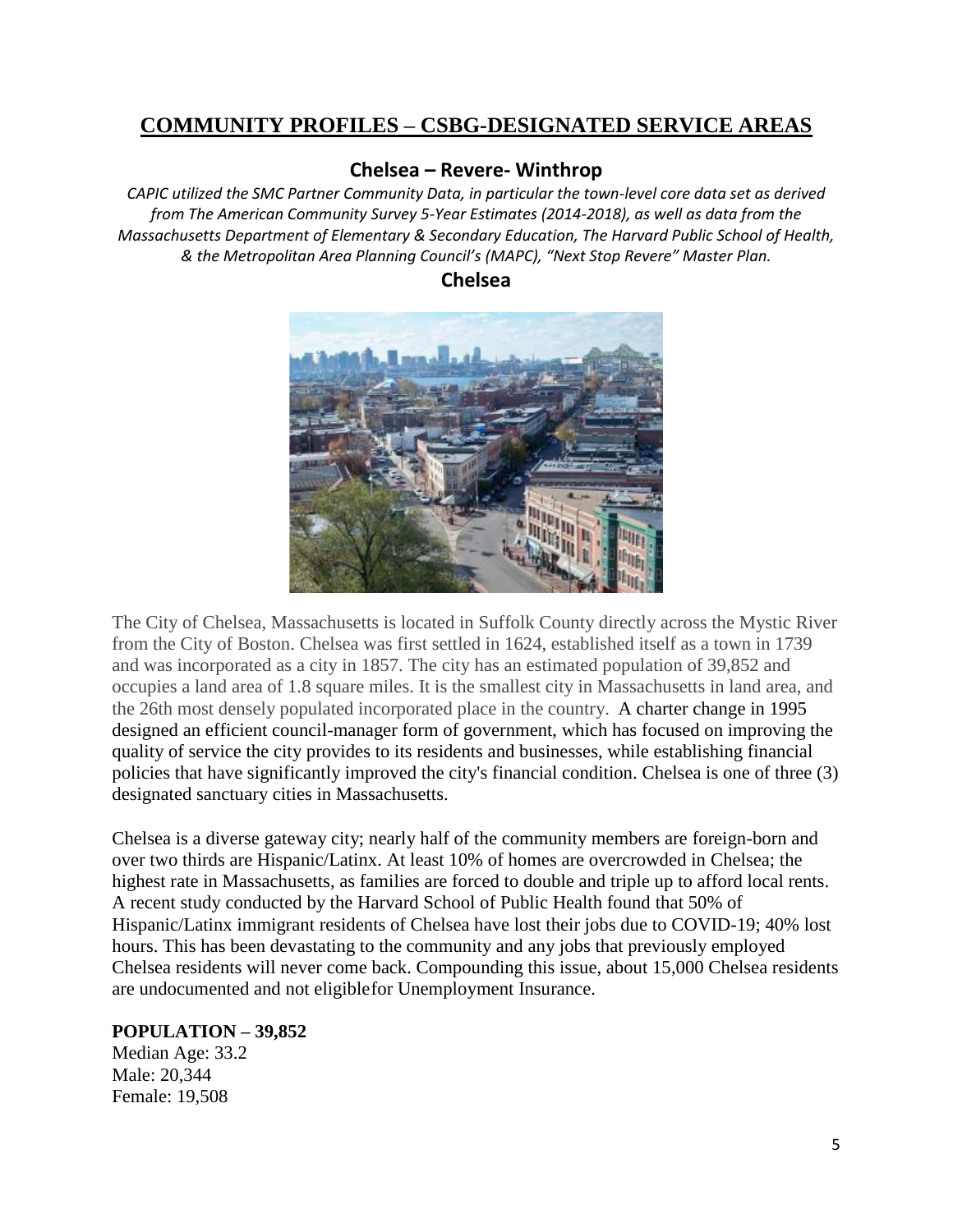White: 50.8% Black/African American: 6.9% Asian:3.2% Two or More Races: 31% Hispanic/Latinx: 66.9% Median Income: \$53,280.00 Per Capita Income: \$24,338.00

### **Poverty-Related Data**

Persons in Poverty: 18.8% *\*double state rate of 9.4%* Children Under 18 in Poverty: 25.7% Males in Poverty: 15.9% Females in Poverty: 21.8% Ages 5-17 Rate: 26.6% Ages 18-34 Rate: 15.3% Ages 35-64 Rate: 16.6% Ages  $65 + 18.4\%$ White: 15.4% in poverty Black/African American: 17.6% in poverty Asian:21.7% in poverty Two or More Races: 24.6% in poverty Hispanic/Latinx: 20.1% in poverty

The Massachusetts Department of Unemployment, Economic Research Department reports that the unemployment rate in November 2020 for the City of Chelsea was 9.6%; higher than the state rate of 7.7%. This is a direct reflection on the impact of the pandemic on the City's workforce. The Massachusetts Department of Elementary and Secondary Education reports that during the 2019-2020 school year 70.6% of children enrolled in Chelsea Public Schools were economically disadvantaged; far exceeding the statewide average of 36.62%. The Department reports that English is not the first language for 83.4% of children enrolled; far exceeding the state average of 23.4%; with 87.7% of children enrolled being Hispanic (state average is 22.3%). These numbers have all increased since CAPIC's last CARSP.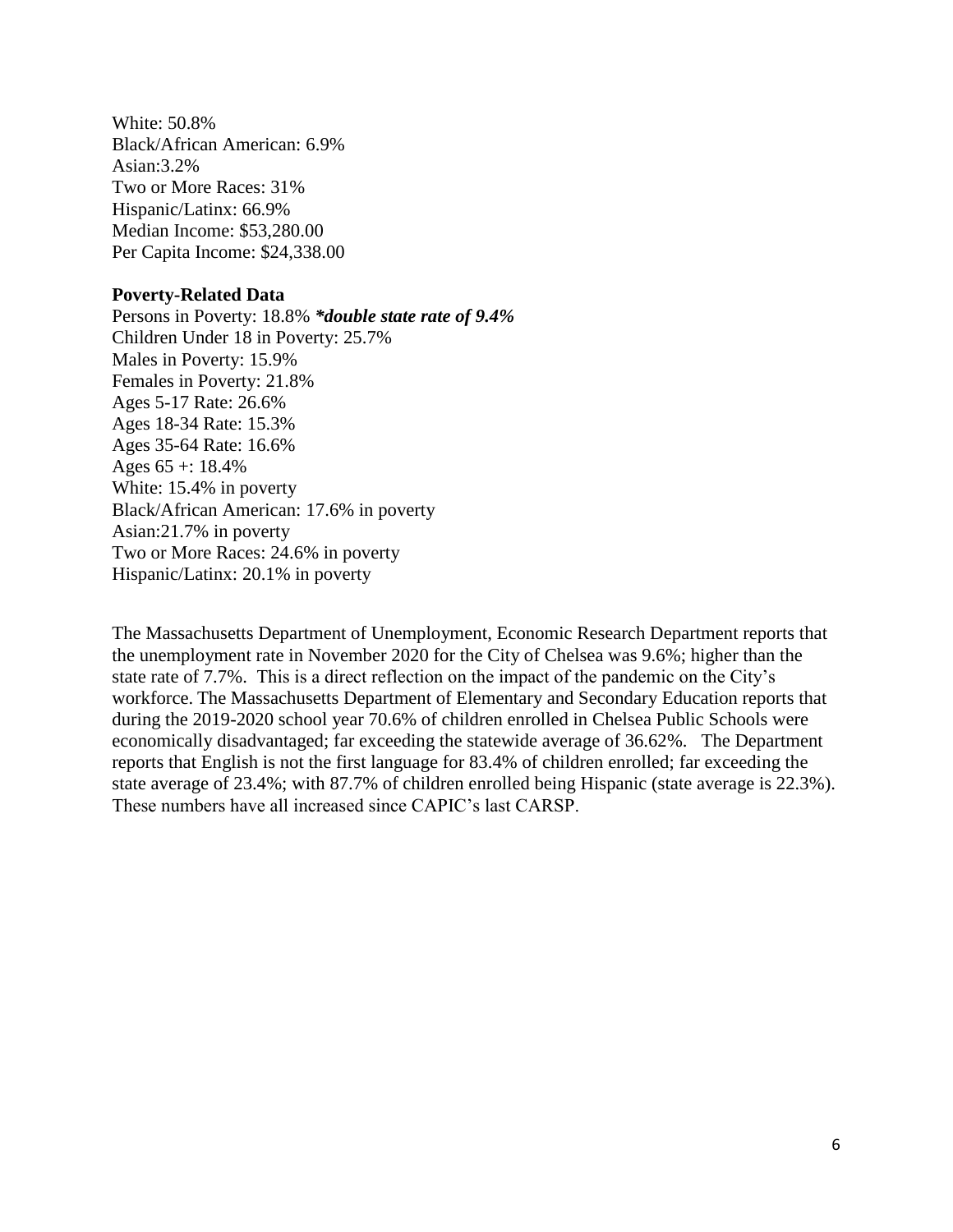### **Revere**



Revere is situated on the Massachusetts Bay, five miles northeast of Boston. Revere was incorporated as an independent town in 1871 and later became a city in 1915. The City occupies a land area of 10 square miles. 4.1 square miles are open water and protected wetlands not suitable for development. Of the 5.9 square miles of developed land, 70% is occupied by residential dwellings. The City of Revere is in a unique location, serving as a gateway between the North Shore and Greater Boston. Revere's geographic characteristics and local businesses cemented its crucial role as a recreational and entertainment destination within the Boston Metro area. During the 19th and 20th centuries, Revere's entertainment industry centered around Revere Beach, America's first public beach, Suffolk Downs, and the Wonderland Race Track. Today, Revere's amenities such as Revere Beach, proximity to Logan Airport and transit access, have attracted new residents as well as businesses in the leisure and entertainment industries. Recently, new tech and e-commerce firms have located in Revere, such as the Amazon distribution center.

As reported in the Metropolitan Area Planning Council's (MAPC), "Next Stop Revere" Master Plan Draft, many renters and owners in Revere are cost-burdened, meaning they spend more than 30% of their income on housing; 4,300 out of 9,734 owners (44%) are cost-burdened and 5,559 out of 10,498 renters (53%) are also cost-burdened. Of the 20,485 households in Revere, 12,205 earn less than 80% of the Area Median Income and are considered low-income, representing more than half of all households in the city. Most low-income households are extremely lowincome, earning only 30% of the Area Median Income.

#### **POPULATION – 53,966**

Median Age: 39.8 Male: 27,229 Female: 26,737 White: 79% Black/African American: 5.6% Asian: 4.7% Two or More Races: 5.5%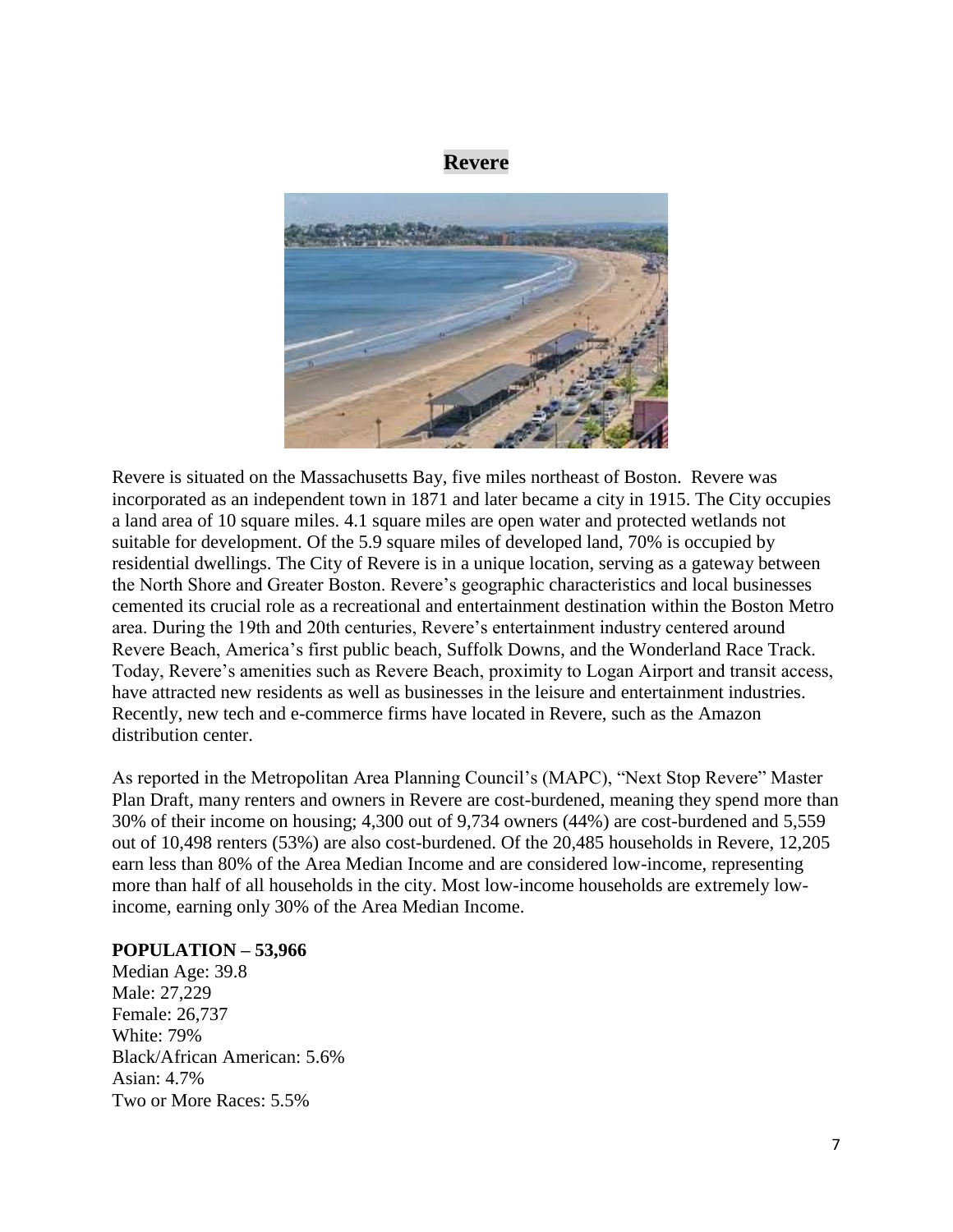Hispanic/Latino: 32.5% Median Income: \$55,020 Per Capita Income: \$28,383

### **Poverty-Related Data**

Persons in Poverty: 13.1% Children Under 18 in Poverty: 20.8% Males in Poverty: 11.3% Females in Poverty: 15% Ages 5-17 Rate: 20.2% Ages 18-34 Rate: 11.2% Ages 35-64 Rate: 10.7% Ages  $65 + 12.8\%$ White: 13.1% in poverty Black/African American: 11.5% in poverty Asian: 20.1% in poverty Two or More Races: 11.8% in poverty Hispanic/Latinx: 10.8% in poverty

The Massachusetts Department of Unemployment, Economic Research Department reports that the unemployment rate in November 2020 for the City of Revere was 10.3%; much higher than the state rate of 7.7%. This is a direct reflection on the impact of the pandemic on the City's workforce. The Massachusetts Department of Elementary and Secondary Education reports that during the 2019-2020 school year 56.1% of children enrolled in Revere Public Schools were economically disadvantaged; exceeding the state average of 36.6%. The Department also reports that English was not the first language for 68.6% of youth enrolled in Revere Public Schools; more than double the state average of 23.4; with 57.7% of children enrolled being Hispanic (state average is 22.3%). These numbers have significantly increased since CAPIC's last CARSP.



## **Winthrop**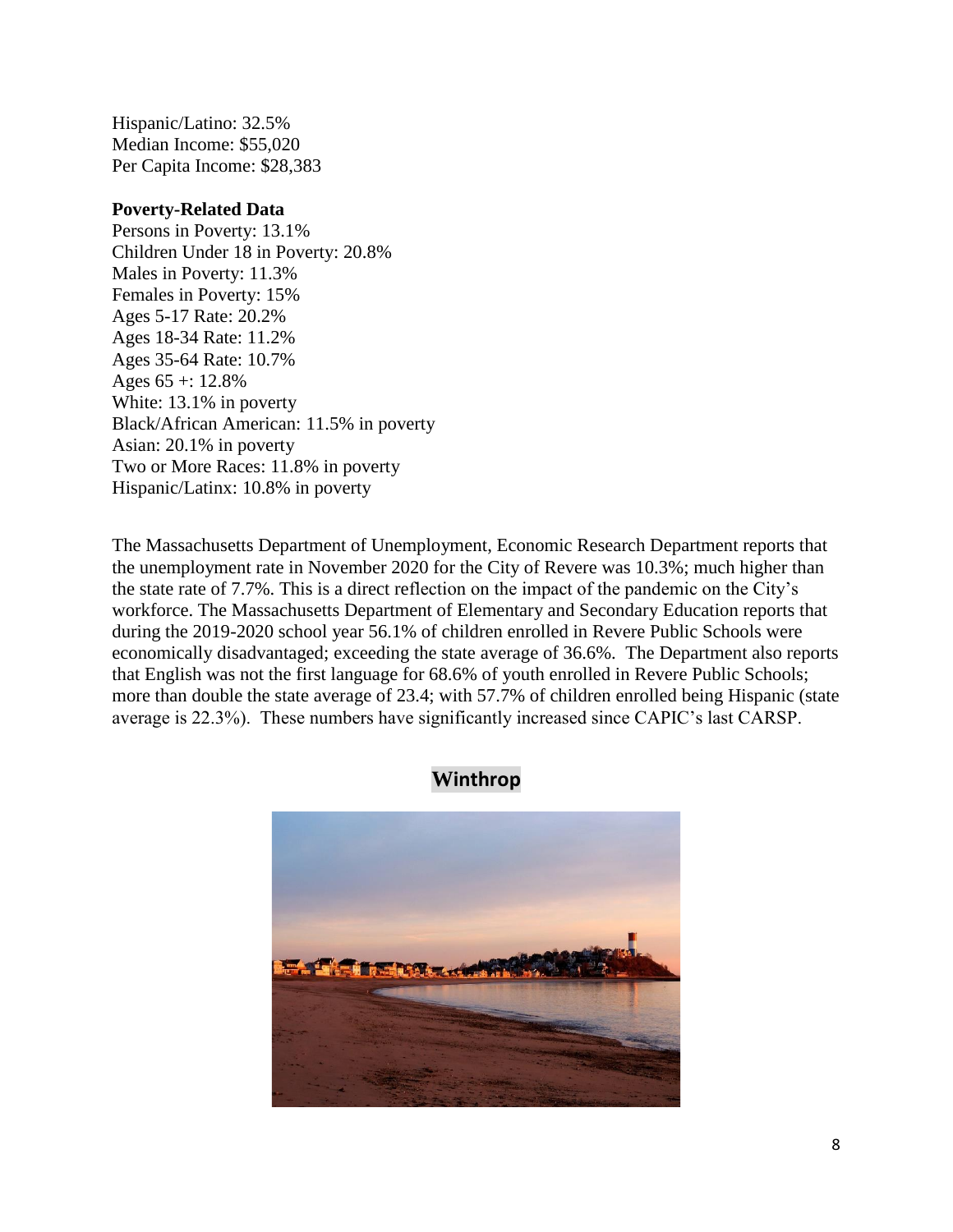Winthrop is an ocean-side suburban community in Greater Boston situated at the north entrance to Boston Harbor, close to Logan International Airport. It is located on a peninsula, 1.6 square miles in area, connected to Revere by a narrow isthmus and to East Boston by a bridge over the harbor inlet to the Belle Isle Marsh Reservation. Settled in 1630, Winthrop is one of the oldest communities in the United States. It is also one of the smallest and most densely populated municipalities in Massachusetts. It is one of the four cities in Suffolk County (the others are Boston, Revere, and Chelsea), and is the southernmost part of the North Shore, with a 7-mile (11 km) shoreline that provides views of the Atlantic Ocean to the east and of the Boston skyline to the west.

### **POPULATION – 18,535**

Median Age: 45.3 Male: 8,498 Female: 10,037 White: 93.3% Black/African American: 2% Asian: 6% Two or More Races: 2.4% Hispanic/Latino: 8.8% Median Income: \$68,332 Per Capita Income: \$ 41,953

#### **Poverty-Related Data**

Persons in Poverty: 9.9% Children Under 18 in Poverty: 13.1% Males in Poverty: 8% Females in Poverty: 11.6% Ages 5-17 Rate: 12.8% Ages 18-34 Rate: 4% Ages 35-64 Rate: 11.8% Ages  $65 + 8.2\%$ White: 9.6% in poverty Black/African American: 3.5% in poverty Asian: 13.2% in poverty Two or More Races: 10.8% in poverty Hispanic/Latinx: 9.3% in poverty

In 2005, the Town of Winthrop voted to change its governance from a representative town meeting adopted in 1920 to a council-manager form of government. Under Massachusetts law, as of 2006 when the new Town Charter took effect, Winthrop became a city. However, it is one of 14 cities in Massachusetts that choose to remain known as a 'town.'

The Massachusetts Department of Unemployment, Economic Research Department reports that the unemployment rate in November 2020 for the Town of Winthrop was 8.1%; higher than the state rate of 7.7%. The Massachusetts Department of Elementary and Secondary Education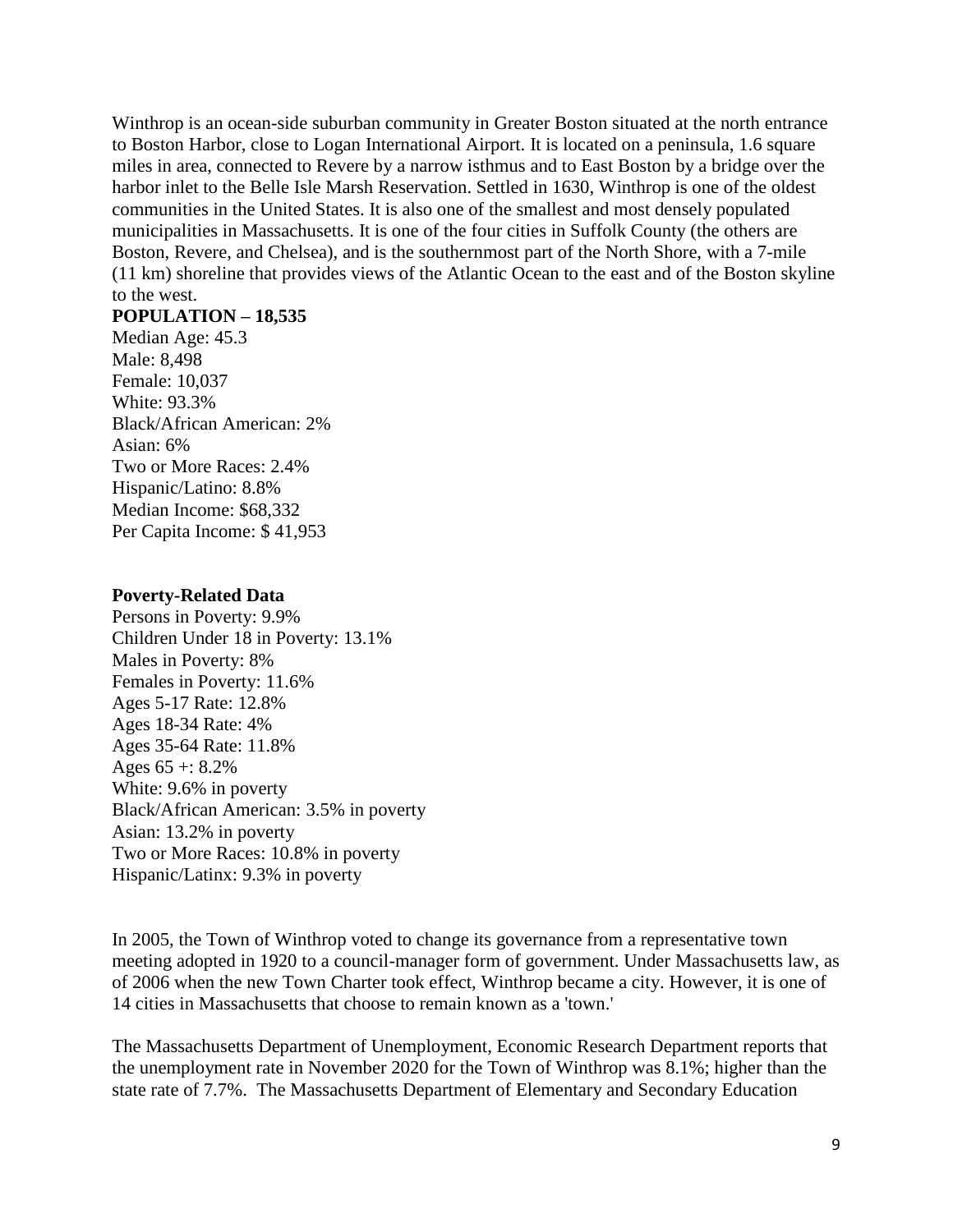reports that during the 2019-2020 school year 31.9% (increase from 2017) of children attending Winthrop public schools were economically disadvantaged; slightly below the state average of 36.6%. The Department also reports that English was not the first language for 21.7% of children enrolled, which is just below the state average of 23.4%; 16.1% of children enrolled being Hispanic (state average is 22.3%).

# **COMMUNITY PROFILES – UNDESIGNATED SERVICE AREAS Arlington – Belmont – Cambridge – Everett – Lexington – Malden -Medford – Melrose -Somerville – Stoneham – Waltham -Watertown -Winchester - Woburn**

| <b>Arlington</b>              |                                                                                 |  |
|-------------------------------|---------------------------------------------------------------------------------|--|
| Population                    | 45,147                                                                          |  |
| Median Age                    | 42.3                                                                            |  |
| 18 and over                   | 34,612                                                                          |  |
| Male                          | 21,008 4.8% in poverty                                                          |  |
| Female                        | 24,139 5.9% in poverty                                                          |  |
| Median Income                 | \$165,133                                                                       |  |
| <b>Percent in Poverty</b>     | 5.4%                                                                            |  |
| 5-17 yrs. 4%                  | 35-64 yrs. 3.6%                                                                 |  |
| 18-34 yrs. 6.6%               | $65 + 10.5\%$                                                                   |  |
|                               | Ethnicity                                                                       |  |
| White                         | 36,371 -80.6% *4.4% in                                                          |  |
|                               | poverty                                                                         |  |
| <b>Black/African American</b> | $1,200 - 2.7\%$ *2.5% in                                                        |  |
|                               | poverty                                                                         |  |
| Asian                         | $\frac{5,321 - 11.8\% * 11.5\% \text{ in}}{5,321 - 11.8\% * 11.5\% \text{ in}}$ |  |
|                               | poverty                                                                         |  |
| Hispanic or Latino            | 2,286 -5.1% *5.9% in poverty                                                    |  |
|                               | <b>Belmont</b>                                                                  |  |
| Population                    | 26,043                                                                          |  |
| Median Age                    | 41.5                                                                            |  |
| 18 and over                   | 19,166                                                                          |  |
| Male                          | 12,058 4.7% in poverty                                                          |  |
| Female                        | 13,985 6.3% in poverty                                                          |  |
| <b>Median Income</b>          | \$120,208                                                                       |  |
| <b>Percent in Poverty</b>     | 3.8%                                                                            |  |
| 5-17 yrs. 5.4%                |                                                                                 |  |
| 18-34 yrs. 9%                 |                                                                                 |  |
| 35-64 yrs. 4.3%               |                                                                                 |  |
| $65 + 5.5\%$                  |                                                                                 |  |
| Ethnicity                     |                                                                                 |  |
| White                         | 20,465 - 78.6% *3.3% in poverty                                                 |  |
| <b>Black/African American</b> | 384 -1.5% *14.6% in poverty                                                     |  |
| Asian                         | 4,207 -16.2% *13.5% in                                                          |  |
|                               | poverty                                                                         |  |
| Hispanic or Latino            | <u>1,311 -5% *8.8% in poverty</u>                                               |  |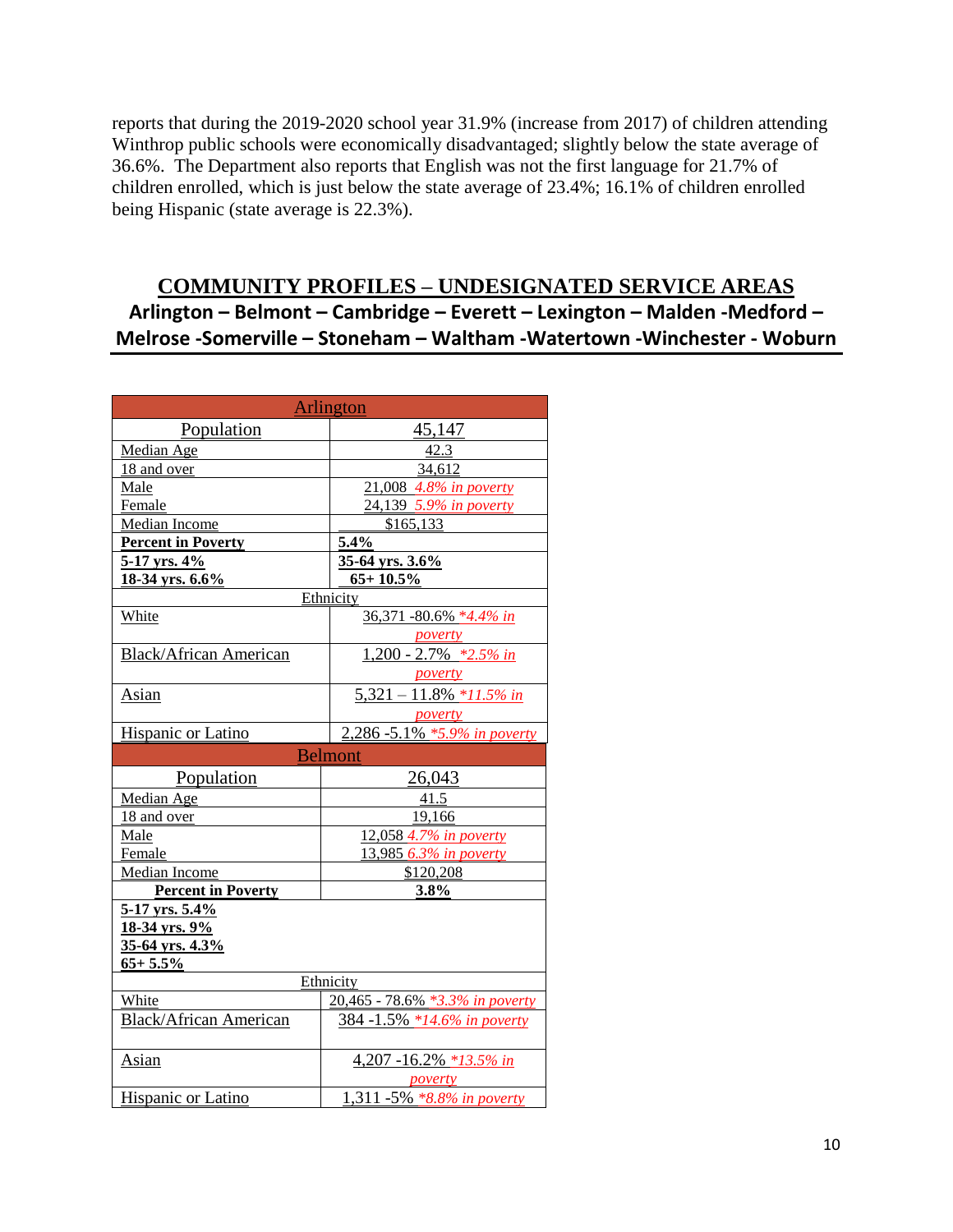| Cambridge                     |                            |
|-------------------------------|----------------------------|
| Population                    | 115,655                    |
| Median Age                    | 30.5                       |
| <u>18 and over</u>            | <u>95,164</u>              |
| Male                          | 57,088 12.2% in poverty    |
| Female                        | 58,577 13.6% in poverty    |
| <b>Median Income</b>          | \$105,371                  |
| <b>Percent in Poverty</b>     | 5.1%                       |
| <u>5-17 yrs. 14.1%</u>        | <u>35-64 yrs. 9.8%</u>     |
|                               |                            |
| 18-34 yrs. 16.1%              | $65+13.1\%$                |
|                               | Ethnicity                  |
| White                         | $77,487 - 67\% *10.3\%$ in |
|                               | <i>poverty</i>             |
| <b>Black/African American</b> | $12,697 - 11\%$ *24.3% in  |
|                               | <i>poverty</i>             |
| Asian                         | 18,466 -16% *16.6% in      |
|                               | <i>poverty</i>             |
| <b>Hispanic or Latino</b>     | 10,672 -9.2% *26.4% in     |

| Everett                       |                              |  |
|-------------------------------|------------------------------|--|
| Population                    | 45,856                       |  |
| Median Age                    | 30.5                         |  |
| 18 and over                   | 33,850                       |  |
| Male                          | 22,444 10.4% in poverty      |  |
| Female                        | 23,412 16% in poverty        |  |
| Median Income                 | \$60,482                     |  |
| <b>Percent in Poverty</b>     | <b>13%</b>                   |  |
| <u>5-17 yrs. 17%</u>          | 35-64 yrs. 10%               |  |
| 18-34 yrs. 12.6%              | $65+8.4%$                    |  |
| Ethnicity                     |                              |  |
| White                         | $27,15 - 59.2\%$ *13.7% in   |  |
|                               | poverty                      |  |
| <b>Black/African American</b> | 8,730 -19% *10.9% in poverty |  |
|                               |                              |  |
| Asian                         | 3,161 -6.9% *9.9% in poverty |  |
| Hispanic or Latino            | $12,143 - 26.5\%$ *15.5% in  |  |
|                               | <u>poverty</u>               |  |

| Lexington      |                                                  |
|----------------|--------------------------------------------------|
| Population     | 33,480                                           |
| Median Age     | <u>45.3</u>                                      |
| 18 and over    | 21,165                                           |
| Male<br>Female | 16,252 2.8% in poverty<br>17,228 4.4% in poverty |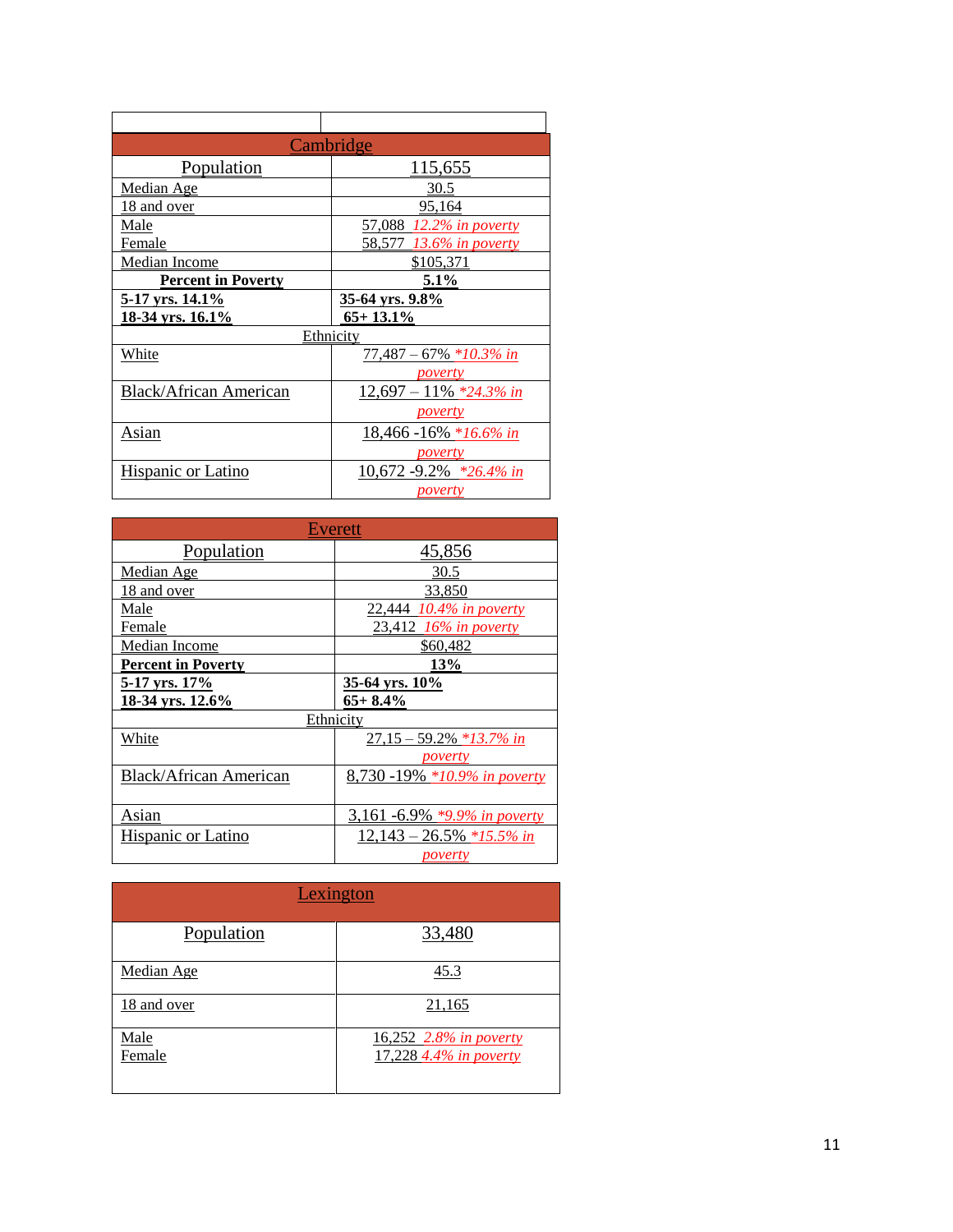| Median Income                     | \$172,750                             |
|-----------------------------------|---------------------------------------|
| <b>Percent in Poverty</b>         | 2.5%                                  |
| 5-17 yrs. 2.9%<br>18-34 yrs. 6.7% | 35-64 yrs. 3.2%<br>$65+3.4%$          |
|                                   | Ethnicity                             |
| White                             | $21,889 - 65.4\%$ *3.1% in<br>poverty |
| African American                  | $337 - 1\%$ *2.4% in poverty          |
| Asian                             | $9,795 - 29.3\%$ *5% in poverty       |
| Hispanic or Latino                | $675 - 2\%$ *2.3% in poverty          |

| Malden                        |                                 |
|-------------------------------|---------------------------------|
| Population                    | 61,094                          |
| Median Age                    | 35.3                            |
| 18 and over                   | 49,232                          |
| Male                          | 29,343 14.4% in poverty         |
| Female                        | 31,751 18.2% in poverty         |
| Median Income                 | \$64,178                        |
| <b>Percent in Poverty</b>     | 13.3%                           |
| 5-17 yrs. 19.7%               | 35-64 yrs. 12%                  |
|                               |                                 |
| 18-34 yrs. 18.9%              | $65 + 18.1\%$                   |
|                               | Ethnicity                       |
| White                         | $32,962 - 54\%$ *13% in poverty |
| <b>Black/African American</b> | $10,289 - 16.8\%$ *21.3% in     |
|                               | <i>poverty</i>                  |
| Asian                         | $14,281 - 23.4\%$ *20% in       |
|                               | poverty                         |
| Hispanic or Latino            | $5,684 - 9.3\%$ *28.9% in       |

| Medford                       |                                |
|-------------------------------|--------------------------------|
| Population                    | 57,771                         |
| Median Age                    | 35.9                           |
| 18 and over                   | 48,316                         |
| Male                          | 27,630 8.4% in poverty         |
| Female                        | 30,141 10% in poverty          |
| Median Income                 | \$76,445                       |
| <b>Percent in Poverty</b>     | $9.2\%$                        |
| 5-17 yrs. 10.3%               | 35-64 yrs. 6.9%                |
| 18-34 yrs. 13.3%              | $65+ 6.5\%$                    |
| Ethnicity                     |                                |
| White                         | 43,321 -75% *8.3% in poverty   |
| <b>Black/African American</b> | 5,428 – 9.4% $*8\%$ in poverty |
|                               |                                |
| Asian                         | 6,151 -10.6% *16.5% in         |
|                               | poverty                        |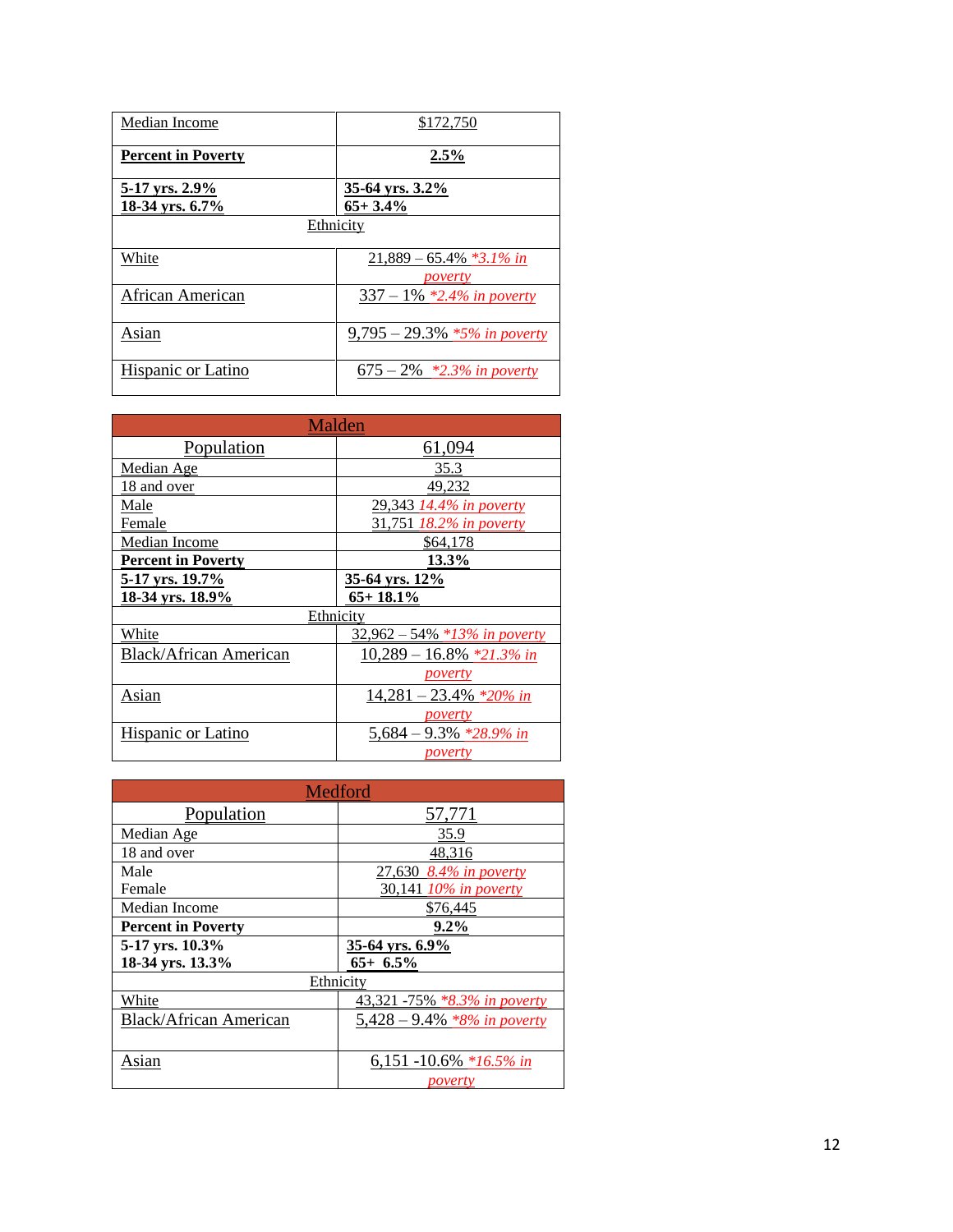| <b>Hispanic or Latino</b> | $0.051 - 5.3\%$ *17.4% in |
|---------------------------|---------------------------|
|                           |                           |

| <b>Melrose</b>            |                                                               |
|---------------------------|---------------------------------------------------------------|
| Population                | 28,116                                                        |
| Median Age                | 39.6                                                          |
| 18 and over               | 21,675                                                        |
| Male<br>Female            | $\overline{13,525}$ 3.7% in poverty<br>14,591 4.5% in poverty |
| Median Income             | \$85,521                                                      |
| <b>Percent in Poverty</b> | 4.1%                                                          |
| 5-17 yrs. 5.3%            | 35-64 yrs. 3.4%                                               |
| 18-34 yrs. 3.5%           | $65+6.8%$                                                     |
|                           | Ethnicity                                                     |
| White                     | 24,982-88.9% *3.9% in poverty                                 |
| Black/African<br>American | 740-2.6% *12.4% in poverty                                    |
| Asian                     | 1,670-5.9% *5.5% in poverty                                   |
| Hispanic or Latino        | 1053-3.7% *1.8% in poverty                                    |
|                           | Somerville                                                    |
| Population                | 80,434                                                        |
| Median Age                | 31.2                                                          |
| 18 and over               | 68,727                                                        |
| Male                      | 40,483 10.6% in poverty                                       |
| Female                    | 39,951 13.3% in poverty                                       |
| Median Income             | \$91,168                                                      |
| <b>Percent in Poverty</b> | 11.9%                                                         |
| 5-17 yrs. 21.2%           | 35-64 yrs. 7.9%                                               |
| 18-34 yrs. 12.8%          | $65+12.9%$                                                    |
|                           | Ethnicity                                                     |
| White                     | 61,130-76% *10% in poverty                                    |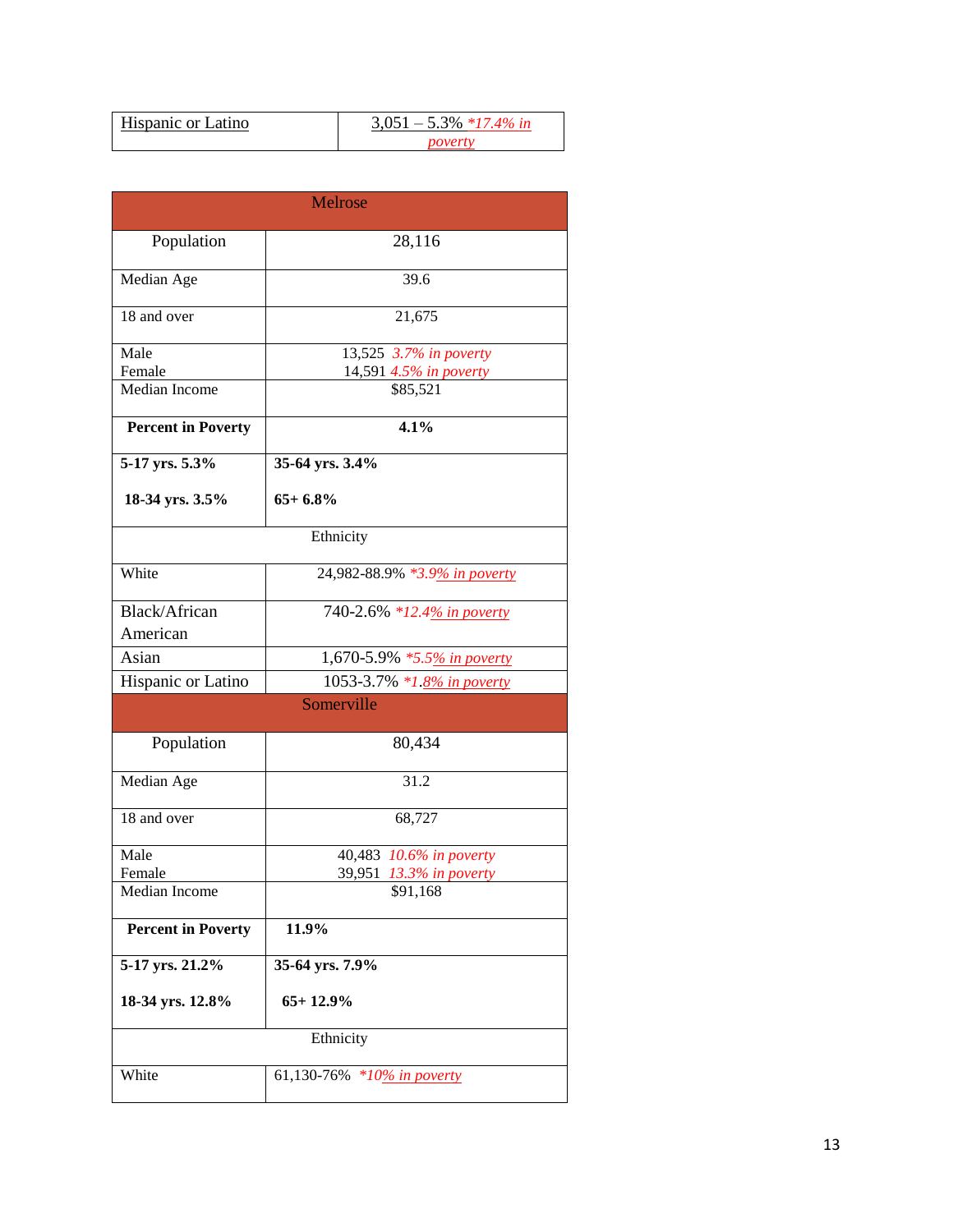| Black/African             | 5,470-6.8% *28.7% in poverty |
|---------------------------|------------------------------|
| American                  |                              |
| Asian                     | 7,835-9.7% *16.7% in poverty |
| <b>Hispanic or Latino</b> | 8,667-10.8% *17% in poverty  |

| Stoneham                  |                                 |  |
|---------------------------|---------------------------------|--|
| Population                | 22,144                          |  |
| Median Age                | 43.6                            |  |
| 18 and over               | 17,934                          |  |
| Male                      | 10,815 5.8% in poverty          |  |
| Female                    | 11,329 4.9% in poverty          |  |
| Median Income             | \$94,835                        |  |
| <b>Percent in Poverty</b> | 5.3%                            |  |
| 5-17 yrs. 4.2%            | 35-64 yrs. 6%                   |  |
| 18-34 yrs. 2.8%           | $65+7.4%$                       |  |
| Ethnicity                 |                                 |  |
| White                     | 20,402 - 92.9% *5.1% in poverty |  |
| Black/African             | 602-2.7% *1.4% in poverty       |  |
| American                  |                                 |  |
| Asian                     | 727 - 3.3% *13.3% in poverty    |  |
| Hispanic or Latino        | 828 - 3.7% *8.4% in poverty     |  |

| Waltham                             |                             |  |
|-------------------------------------|-----------------------------|--|
| Population                          | 62,979                      |  |
| Median Age                          | 33.9                        |  |
| 18 and over                         | 53,911                      |  |
| Male                                | 31,034 10% in poverty       |  |
| Female                              | 31,945 11.8% in poverty     |  |
| Median Income                       | \$85,677                    |  |
| <b>Percent in Poverty</b>           | 10.9%                       |  |
| 5-17 yrs. 10.3% 18-34 yrs.<br>16.5% | 35-64 yrs. $6.1\%$ 65+ 9.4% |  |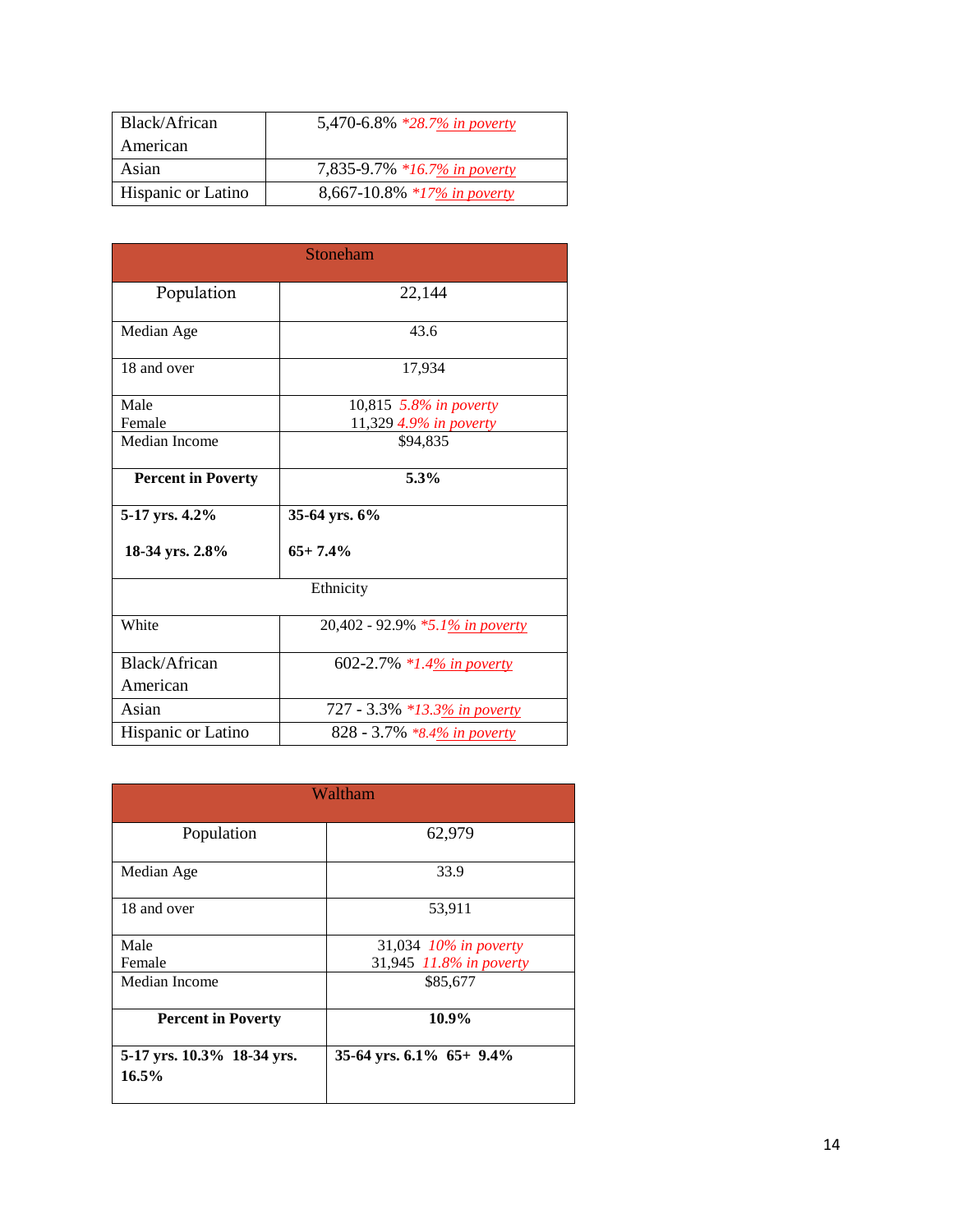| Ethnicity              |                               |  |
|------------------------|-------------------------------|--|
| White                  | 45,555-72.3% *7.6% in poverty |  |
| Black/African American | 4,842-7.7% *11.5% in poverty  |  |
| Asian                  | 7,150-11.4% *23.3% in poverty |  |
| Hispanic or Latino     | 8,495-13.5% *23.3% in poverty |  |

| Watertown                     |                                 |  |  |
|-------------------------------|---------------------------------|--|--|
| Population                    | 35,103                          |  |  |
| Median Age                    | 38.9                            |  |  |
| 18 and over                   | 28,327                          |  |  |
| Male                          | 16,028 7.2 in poverty           |  |  |
| Female                        | 18,855 8.5% in poverty          |  |  |
| Median Income                 | \$97,929                        |  |  |
| <b>Percent in Poverty</b>     | 7.9%                            |  |  |
| 5-17 yrs. 10.9%               | 35-64 yrs. 5.6%                 |  |  |
| 18-34 yrs. 9.6%               | $65+8.8%$                       |  |  |
| Ethnicity                     |                                 |  |  |
| White                         | 29,357 - 83.6% *8.3% in poverty |  |  |
| <b>Black/African American</b> | 712 - 2% *4.2% in poverty       |  |  |
| Asian                         | 2,980 - 8.5% *6.7% in poverty   |  |  |
| Hispanic or Latino:           | 3,398 - 9.7% *21.2% in poverty  |  |  |

| Winchester    |                        |  |  |
|---------------|------------------------|--|--|
| Population    | 22,677                 |  |  |
| Median Age    | 42.9                   |  |  |
| 18 and over   | 15,773                 |  |  |
| Male          | 11,098 2.3% in poverty |  |  |
| Female        | 11,579 2.6% in poverty |  |  |
| Median Income | \$159,356              |  |  |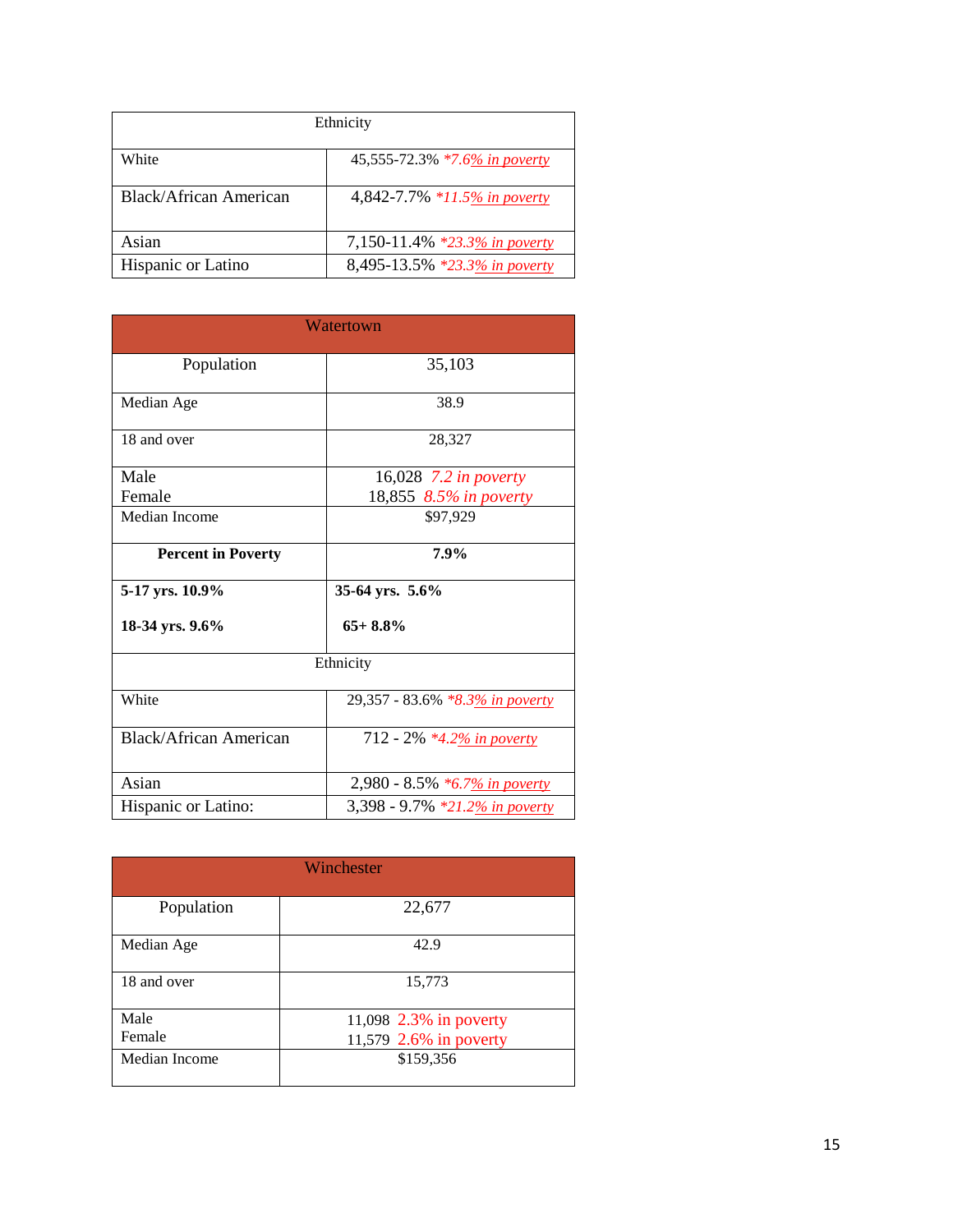| <b>Percent in Poverty</b> | $2.5\%$                         |  |  |
|---------------------------|---------------------------------|--|--|
| 5-17 yrs. 1.1%            | 35-64 yrs. 1.7%                 |  |  |
| 18-34 yrs. 6.2%           | $65+4.5%$                       |  |  |
| Ethnicity                 |                                 |  |  |
| White                     | 29,357 - 83.6% *1.8% in poverty |  |  |
| Black/African             | 712 - 2% *10.4% in poverty      |  |  |
| American                  |                                 |  |  |
| Asian                     | 2,980 - 8.5% *5.5% in poverty   |  |  |
| Hispanic or Latino:       | 484 - 2.1% *.8% in poverty      |  |  |

| Woburn                    |                                 |  |  |
|---------------------------|---------------------------------|--|--|
| Population                | 39,104                          |  |  |
| Median Age                | 42.9                            |  |  |
| 18 and over               | 15,775                          |  |  |
| Male                      | 7,413 4.4% in poverty           |  |  |
| Female                    | 8,360 7.3% in poverty           |  |  |
| Median Income             | \$88,745                        |  |  |
| <b>Percent in Poverty</b> | 5.8%                            |  |  |
| 5-17 yrs. 5.9%            | 35-64 yrs. 4.2%                 |  |  |
| 18-24 yrs. 6.6%           | $65+7.1%$                       |  |  |
| Ethnicity                 |                                 |  |  |
| White                     | 32,167 - 79.8% *4.4% in poverty |  |  |
| Black/African             | 2,874 - 7.1% *18% in poverty    |  |  |
| American                  |                                 |  |  |
| Asian                     | 3,196 - 7.9% *1.2% in poverty   |  |  |
| Hispanic or Latino:       | 1,957 - 4.9% *17.4% in poverty  |  |  |

Community Action Programs Inter-City, Inc. (CAPIC) delivers anti-poverty services to lowincome residents of Chelsea, Revere & Winthrop. Since its inception, the agency has initiated numerous anti-poverty strategies that have resulted in restoring self-sufficiency for thousands of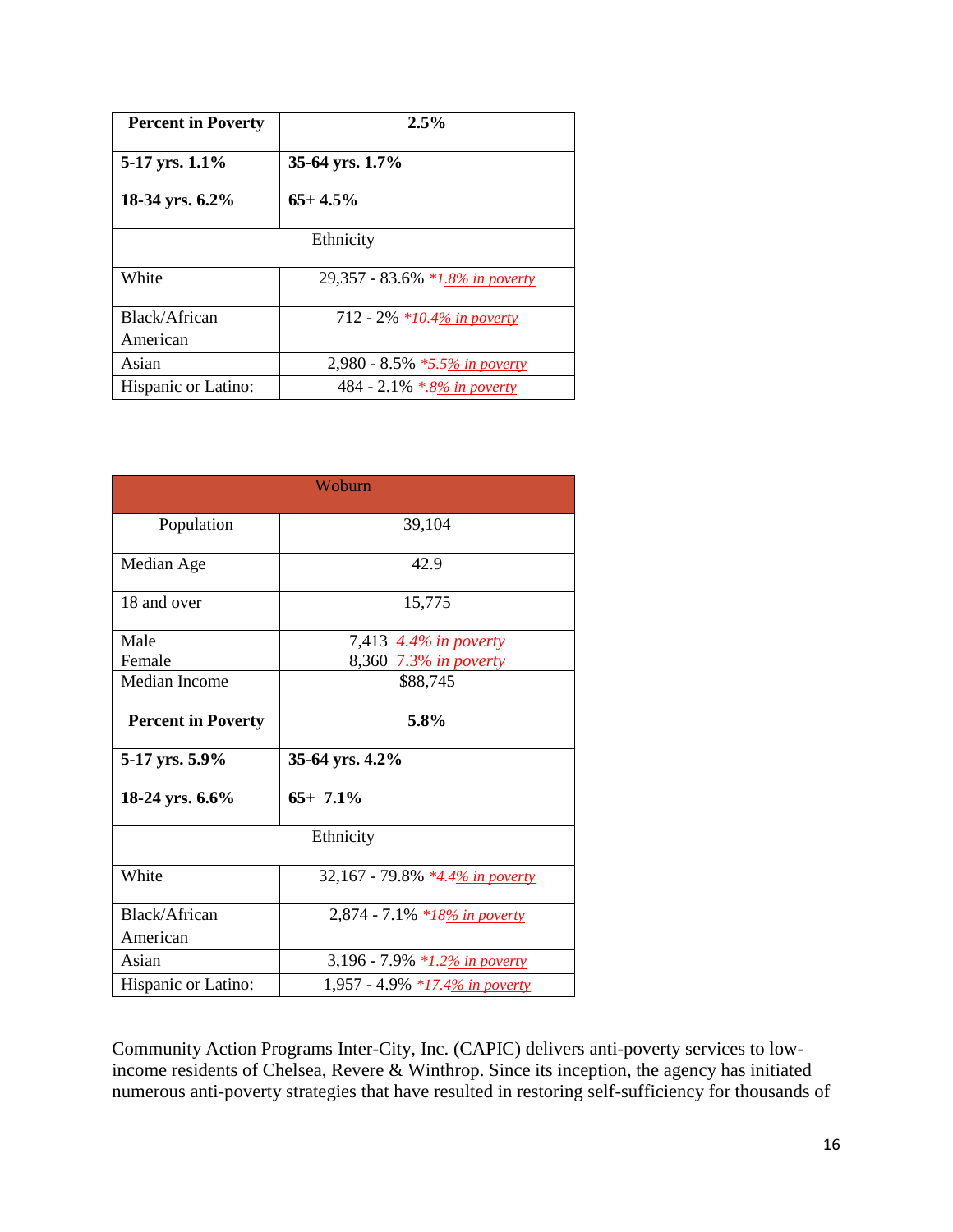area residents. The goal has always been and continues to be to assist low-income individuals and families break free from their dependence on public assistance, achieve self-sufficiency, and improve their quality of life. CAPIC serves a diverse and multi-cultural population. The vast majority of CAPIC clients are low-income and in need of numerous financial and support services.

In addition to Chelsea, Revere, and Winthrop, CAPIC also delivers energy-related services to various cities and towns through sub-contractual agreements. CAPIC's Weatherization Program (DOE and Utility funded) serves: Chelsea, Revere, Winthrop, Arlington, Belmont, Cambridge, Everett, Lexington, Malden, Medford, Melrose, Somerville, Stoneham, Waltham, Watertown, Winchester, and Woburn. CAPIC's HEARTWAP program serves: Chelsea, Revere, Winthrop, Everett, Malden, Medford, Melrose, Stoneham, Winchester, Woburn, while National Grid electric assessments are performed in Revere, Winthrop, Everett, Malden, and Medford; and Ever Source electric assessments in Chelsea, Cambridge, and Somerville. CAPIC's Responsible Payee Program also serves these additional communities.

### **COMMUNITY NEEDS ASSESSMENT SURVEY – DISTRIBUTION & COLLECTION SUMMARY**

CAPIC conducted an extensive Community Needs Assessment in preparation for the FY'21-'23 three-year Community Assessment Report & Strategic Plan (CARSP). The process relied on both primary and secondary data to determine need as well as community priority areas, strengths, and weaknesses. A set of common network-wide community needs survey questions were developed with support from a MASSCAP consultant. CAPIC utilized the network-wide survey questions for the FY'21-'23 CARSP. CAPIC also utilized common core data sets collected and prepared by the consultant in combination with other data sources. CAPIC's Director of Planning, Development, & Operations was part of the process (active participant in the MASSCAP Planners Group) to determine the final set of survey questions.

CAPIC's Community Needs Assessment reflects Chelsea, Revere & Winthrop, which constitutes CAPIC's designated CSBG service area. It highlights the needs, problems, and concerns of those individuals and families living in poverty in Chelsea, Revere, and Winthrop which is the Agency's geographic area. The survey captured individual, family, and community needs; these findings were highlighted by each category. This provided staff and Board members the ability to prioritize needs and identify resources for each group.

When conducting an extensive community needs assessment it is extremely important to gather as much data as possible from as many sources as possible. This allows you to get a complete understanding of the needs, problems, and concerns of the individuals and families who are living in that community, while at the same time see the strengths and weaknesses of a community. Data that is gathered provides the Agency with the knowledge to identify the needs of the community, prioritize these needs, and develop measurable outcomes that can be achieved.

CAPIC also gathered information from other key sectors of the community, such as the private sector and public sector. The analysis and inclusion of this data has enhanced the Agency's ability to make sound decisions about what we as an Agency need to do to provide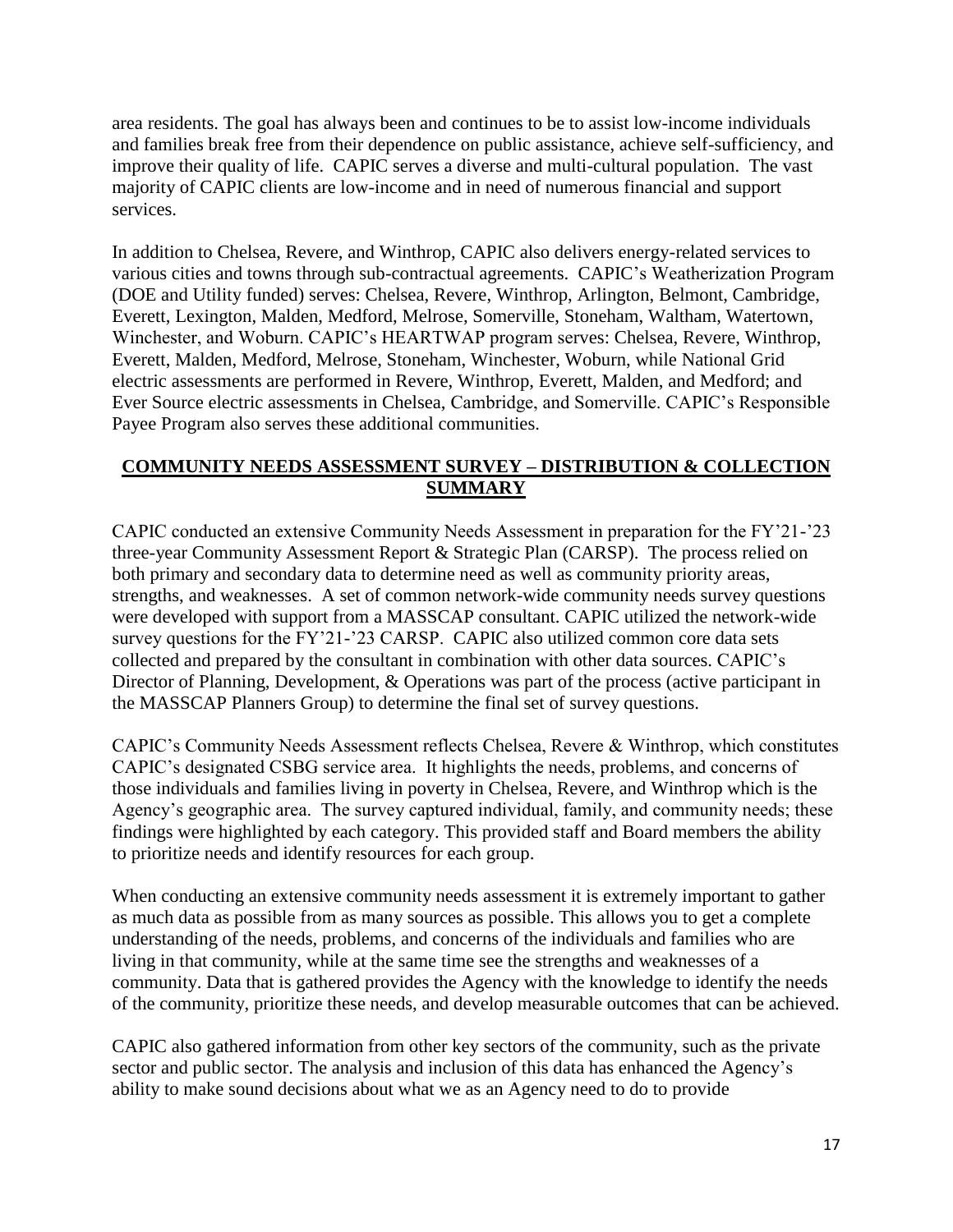comprehensive services that meet the needs of our clients and the community, while at the same time align with our mission statement. These surveys captured individual, family, and community needs and provided staff and Board members the ability to prioritize needs and identify resources for each group.

Due to COVID-19, CAPIC was not able to conduct focus groups as planned or conduct in person interviews. However, CAPIC is an active participant/member of various community-based task forces, groups, and coalitions, such as the Massachusetts Energy Director's Association (MEDA), the Revere CARES Substance Abuse Coalition, the Revere DTA Advisory Board, Winnisimmet Regional Opioid Collaborative (WROC), the Healthy Chelsea Coalition, CASA Divert (Chelsea Domestic Violence High Risk Team), Chelsea Domestic Violence Task Force, the Women's Encouraging Empowerment Advisory Board, the Winthrop Quality of Life Team, the Chelsea Substance Use Disorders Leadership Team, Chelsea Hunger Network, and Balance of State –Continuum of Care, and the Chelsea HUB – a team of community & local government agencies who meet weekly to address specific situations re: clients facing elevated risk levels. CAPIC is also an active member of the Chelsea Downtown Task Force. This involvement has provided information and community needs related data to the Agency; especially during COVID-19 as Chelsea and Revere were two of the hardest hit communities in the Commonwealth. This information was utilized while completing the Community Needs Assessment Report.

Approximately 2,000 bi-lingual (English and Spanish) surveys were sent out to the communities CAPIC serves (Chelsea, Revere & Winthrop), representing a large random population and reasonable representation of the Agency's client base as well as the residents of each community (giving the agency a 95% confidence level in data collected). The Needs Assessment was also available on-line through the agency's website, and was also distributed by CAPIC staff and Program Managers to distribute to clients. In addition, staff who live in CAPIC's service area were also asked to complete the survey. CAPIC also partnered with the Winthrop Senior Center and the Chelsea Housing Authority to distribute and collect surveys to local residents, complete survey, as were other residents of each of the communities. CAPIC's Energy Outreach Coordinator also assisted with the distribution of surveys to local residents. In addition, staff who live in CAPIC's service area were also asked to complete the survey, as were other residents of each of the communities (a total of 18 surveys were returned by non-clients). A total of 201 completed surveys were returned to the Agency.

CAPIC's Director of Planning, Development, & Operations oversees the collection, analysis, organization, and reporting of data. Such information plays a critical role in the identification of needs, the establishment of priorities, as well as the development and implementation of activities/programs to meet those needs at a community level and at an Agency level. It also provides information that is used to measure organizational improvement with an aim to enhance client/customer experience.

The surveys were registered into a computer program by CAPIC Administrative staff with oversight from the Director of Planning, Development, & Operations as well as the IT Director. Once computed, the data was presented to the Director of Planning, Development, & Operations for review and then shared with the Executive Director and the Board of Directors in a concise format. The information gathered was analyzed with secondary data, such as US Census information, Massachusetts Department of Education data, MGH health reports, WIC data,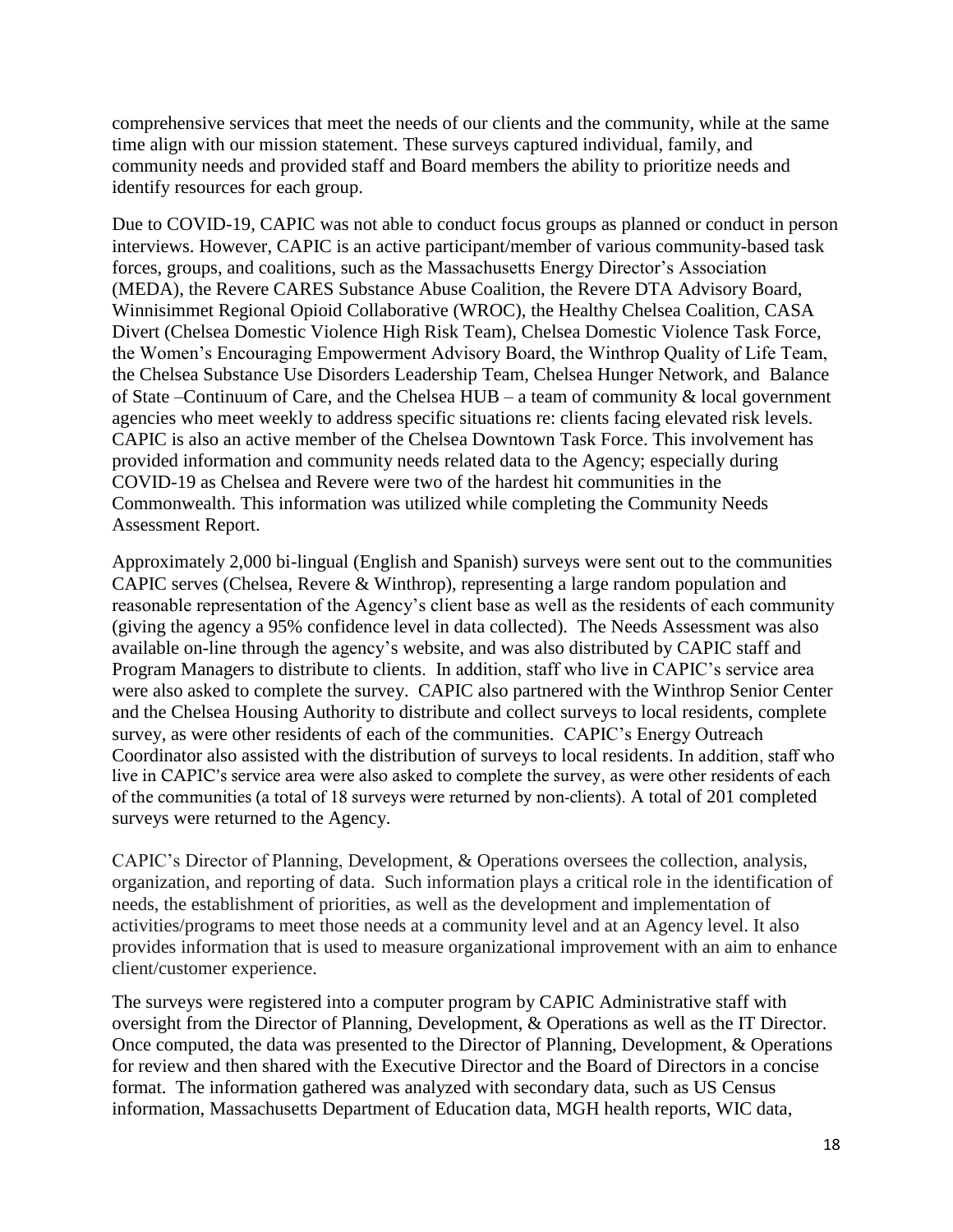MGH Community Health Needs Assessment, COVID-19- related data sources and reports, Massachusetts Executive Office of Labor and Workforce Development, Project Bread, and the Massachusetts Department of Public Health data. CAPIC also gathered information from various community sectors in all three communities, such as local government, faith-based, law enforcement, education, etc.

CAPIC is committed to providing comprehensive support services and resources to low-income individuals and families who need to improve their quality of life. CAPIC values our clients and their feedback. In order to evaluate their satisfaction with the services and resources that the Agency is providing, CAPIC implemented a Client Satisfaction Survey. This survey was revised in 2019 to be more user friendly. The Director of Planning, Development, & Operations worked with CAPIC's Management Team to review and revise the survey. Surveys are completed from an individual who receives a service or resource from CAPIC. The survey is available in English and Spanish, and is distributed to clients by caseworkers/staff at the time of intake. All survey information will be highlighted in the Key Findings: Community Assessment section.

### **INTERNAL NEEDS ASSESSMENT DISTRIBUTION & COLLECTION**

CAPIC's Internal Needs Assessment is distributed to all staff members. The intent of the Internal Needs Assessment/Employee Survey is to provide employees with an opportunity to share their opinions and views regarding their experience as a CAPIC employee as well as their direct work with clients. This input is extremely helpful because of the employee's experience in dealing with at-risk, low-income clients and the chronic problems facing them and their families. The employee's perspective captures what some clients themselves cannot recognize as a barrier. The Planning and Evaluation Committee/Management Team utilizes this information to both improve employee satisfaction and job performance as well as improve service delivery to ultimately improve the lives of those served by the agency, promoting the quality of life for individuals and families agency-wide.

- ➢ The Internal Assessment was completed by 40 (33.3%) employees a decrease from 57% in FY'17. This is due to COVID-19 and the vast majority of employees working remotely since April 2020. Also, it should be noted that 14 CAPIC staff members were infected with the coronavirus. This does not take in to account the staff who had family members impacted by COVID. In previous strategic planning processes, the Director of Planning, Development, & Operations had the ability to meet with programs and employees in person and in turn get a higher response rate.
- $\triangleright$  The Internal Needs Survey tool was updated since the previous CARSP/Community Needs Assessment process and was transcribed into Survey Monkey to make it easier for employees to complete online, especially with more staff working remotely due to COVID. The link for the survey was distributed via email by the Director of Planning, Development, & Operations to all CAPIC employees. The intent of the Internal Needs Assessment/Employee Survey is to provide employees with an opportunity to share their opinions and views regarding their experience as a CAPIC employee. The survey gives employees a platform in which to increase their engagement and provide another way for them to inform management as to how they perceive their work environment.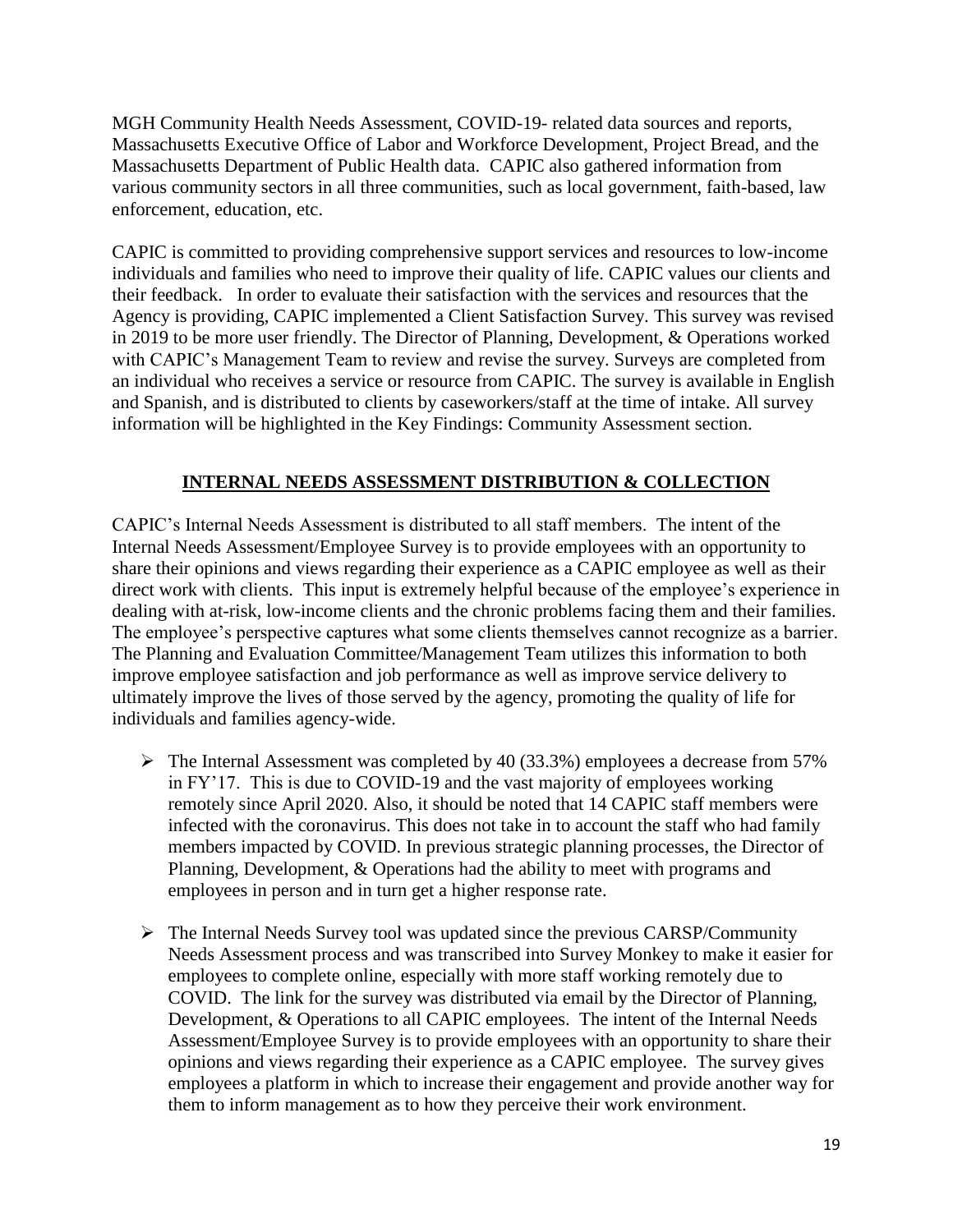$\triangleright$  The survey tool asked questions ranging from satisfaction with employment at CAPIC to identification of chronic client problems. Results were then collected and analyzed by the Director of Planning, Development, & Operations and shared with the Executive Director, Director of Human Resources, as well as the Management Team. Results are extremely beneficial in analyzing current agency strengths and weaknesses. On-going analysis of this assessment tool will aid in the development of policies, strategies and service delivery methods throughout the Agency.



### **SURVEY DEMOGRAPHICS – 201 RESPONDENTS**

Of the 201 Community Needs Assessment Survey respondents 53% were Hispanic. This is an increase from 36% in FY'17. The majority of respondents were between the ages of 25-44 (42%), with 35% between the ages of 45-65. In addition, 66.87% were female (consistent with 66.5% in FY'17) and 33.13% of respondents were male (consistent with 33.4% inFY'17). The race breakdown of respondents is as follows: 71.5% white, 7.76% Black, 7.76% Multi-Race, 3.45% Asian, 3.45% American Indian or Alaskan Native, and 6.03% other. 56.1% of respondents were Chelsea residents, 27.4% Revere residents, and 13.5% Winthrop residents.

The survey also captured income-related data; 69% of respondents' monthly income before taxes was under \$2,000 a month (under \$24,000 annually); 19.72% was \$2,000 - \$4,000 a month (\$24,000 - \$48,000 annually); 7.04% was \$4,001 - \$6,000 a month (\$48,012-\$72,000 annually). Based on this information it is clear to that the vast majority of respondents are low-income and living below the poverty level. Furthermore, 41.4% indicated that they are not able to pay their bills on time each month; with 11% being unsure if they are able to do so; 69% do not have \$500 set aside for an emergency.

# **Community Needs Assessment – Results & Findings**

| <b>GREATEST BARRIER</b>               | <b>CAPIC RESPONDENTS</b> |
|---------------------------------------|--------------------------|
| Affordable Housing*                   | 70.1%                    |
| <b>Ability to Pay Heating/Utility</b> | 49.1%                    |
| <b>Bills</b>                          |                          |
| Access to Food*                       | 48.5%                    |
| Jobs                                  | 45.6%                    |

**\*Denotes the same barrier (not same order) as indicated by respondents three years ago.**

# **1.Affordable Housing**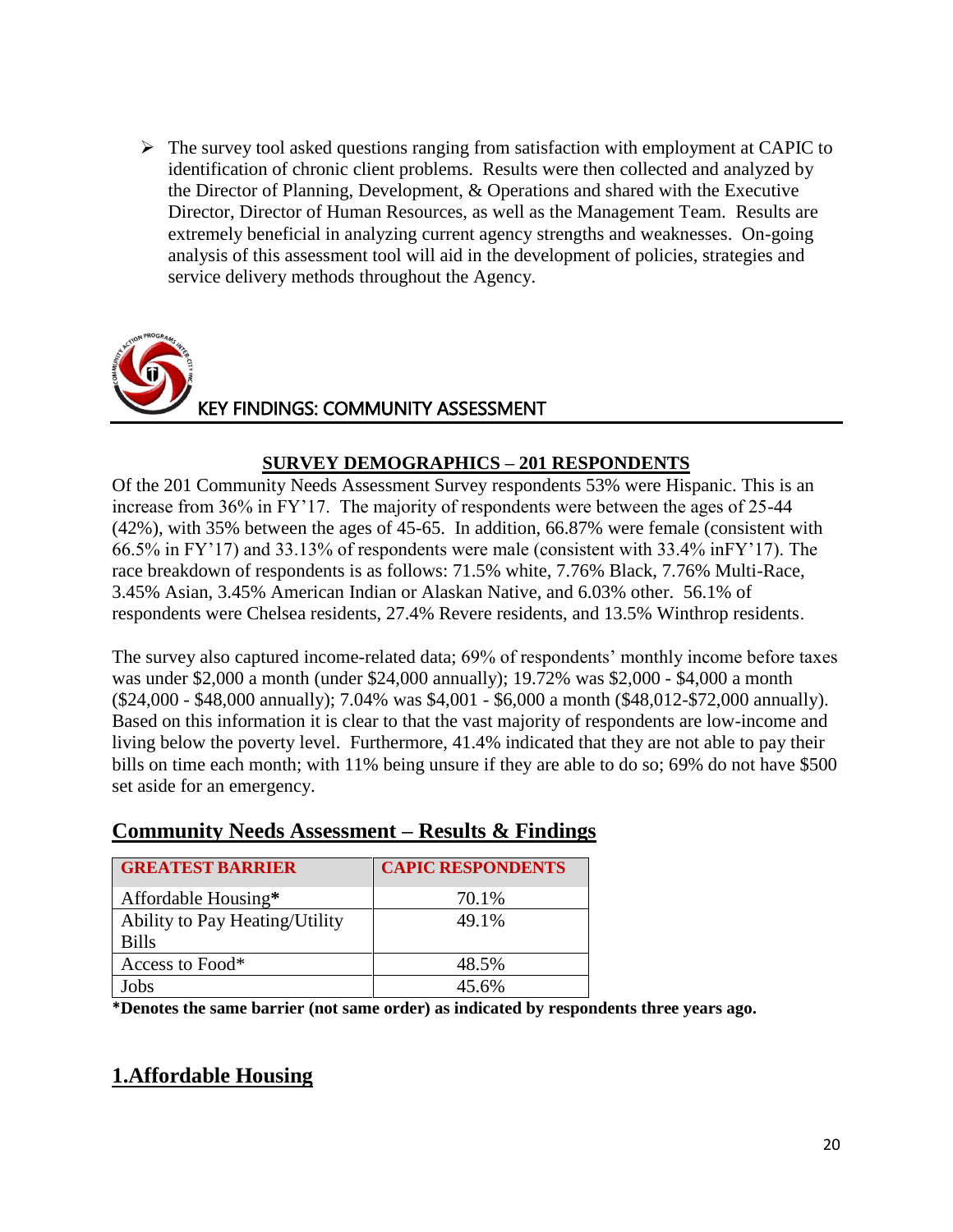Individual or Family Level & Community Level (due to COVID) Need Statement: Affordable housing opportunities throughout the local area; the absence of safe, affordable housing stock, resulting in homeless crisis, overcrowding, and increase in hotel/motel population as well as an emotional crisis for low-income at-risk individuals and families.

Affordable housing was the top need identified in the Community Needs Assessment survey conducted by CAPIC in early 2020; 70.1% of respondents indicated this was the biggest need facing their community. Housing has been a critical problem for many years, and it continues to challenge CAPIC and its clients (*individual, family & community need*). The face of homelessness continues to change and the problem is more difficult to address with the lack of rental assistance funds, lack of affordable housing, overcrowded living situations, looming evictions, increase in food costs, and the continuous rise of fair market rents. 56% of survey respondents indicated that their living expenses (rent/mortgage, heat, and food) are too high with 41.4% not able to pay their bills on time each month. Housing instability is a direct result of high rents and has resulted in multiple households doubling and tripling up in order to be able to afford an apartment.

The chart below depicts the 2020 fair market rents for Chelsea, Revere, and Winthrop as reported by HUD. All rents reflect an increase since the previous Community Needs Assessment was conducted. The vast majority of CAPIC clients are not able to afford these rents.

| $2020$ rail ivial net nems |                     |  |
|----------------------------|---------------------|--|
| <b>Unit Size</b>           | <b>Monthly Rent</b> |  |
| Efficiency                 | \$1,715             |  |
| One -Bedroom               | \$1,900             |  |
| Two-Bedroom                | \$2,311             |  |
|                            |                     |  |
| Three-Bedroom              | \$2,880             |  |

### **2020 Fair Market Rents**

Per the US Census there is a shortage of available units in CAPIC's service area; 95.8% of housing units are occupied in Chelsea; 94.3% in Revere, and 93.6% in Winthrop. Preliminary results (released December 2020) from the "Chelsea Eats Survey Project conducted by the Harvard Kennedy School/Rappaport Institute indicates that 68.2% of respondents are concerned that they do not have enough income to pay rent or mortgage; 37% were not confident that they could pay their next month's rent or mortgage. Additionally, Continuum of Care/Balance of State (CAPIC is an active member) reports that there are 1,119 total homeless households in the Balance of State areas; 806 are in emergency shelter, 155 in transitional housing and 158 are unsheltered.

During 2019, the City of Revere partnered with the Metropolitan Area Planning Council to conduct a city visioning and master planning process called "Next Stop Revere". In this process more than 70 percent of residents listed affordable housing as a top priority. The "report" states that on average, housing costs reach to 28.65% of the median income, with low-income individuals on average spending 115.65% of their income on housing in Revere.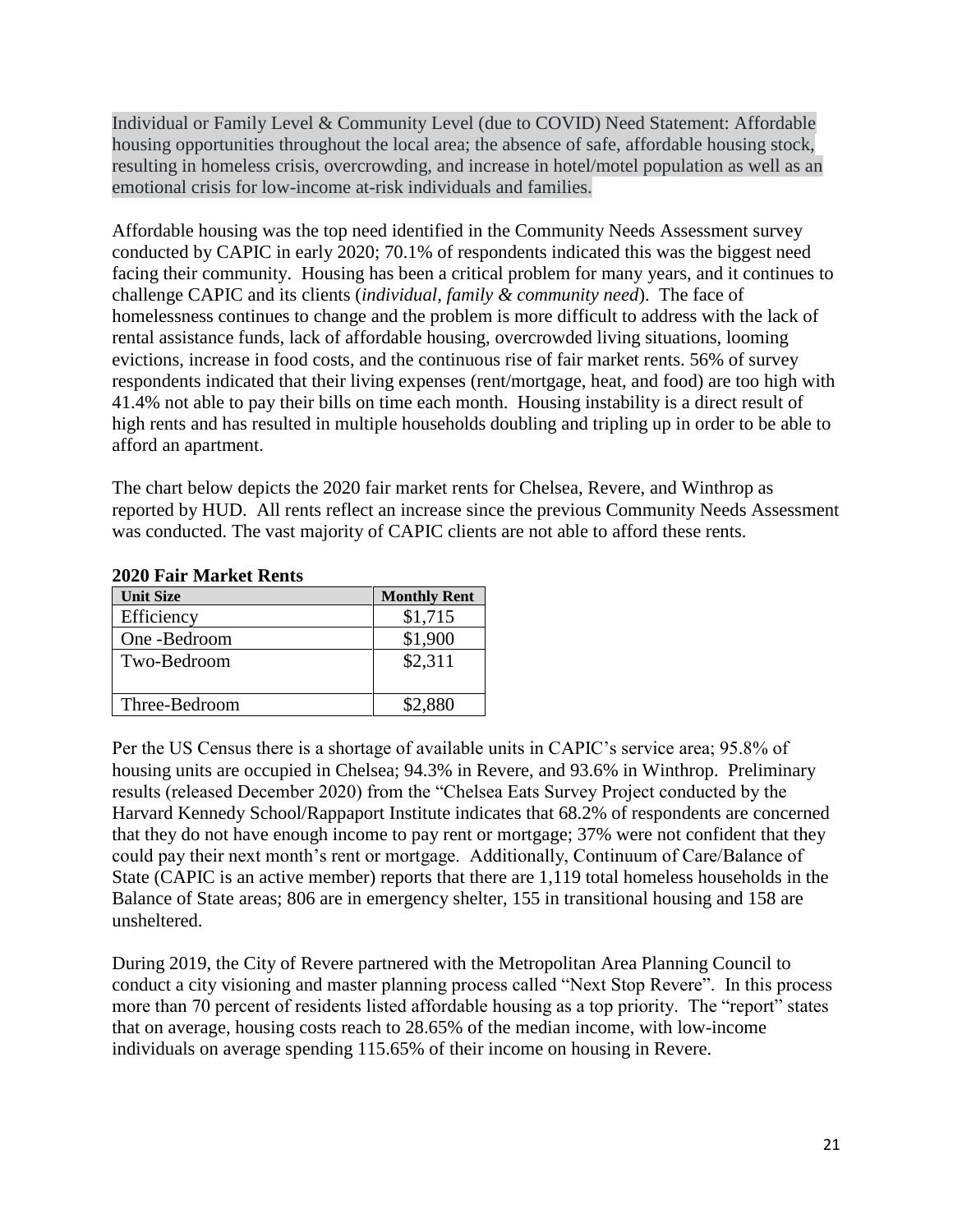In 2019 MGH conducted the Community Health Needs Assessment (CHNA). CAPIC was an active participant in this process with membership in working groups and the steering committee; reviewing data and survey tools. The report notes, that this was the first CHNA ever in which housing (safe, affordable, and stable) and economic issues rose to the top of the priority needs list. The report goes on to state: "Unaffordable housing increases risk of eviction and gentrification. According to the ACS 2012-2016 data, 37% of all households in Massachusetts renter and owner—were cost burdened (meaning they pay 30-50% of their monthly income on housing). In North Suffolk, residents in Chelsea (41%), Revere (51%) and Winthrop (47%) indicated they are cost burdened." The CHNA also discussed evictions and the disparities in fears of eviction. "Compared to 11% of non-Hispanic/Latino survey respondents, 23% of Hispanic-Latino survey respondents fear they will be evicted or foreclosed due to lack of rent or mortgage payment. Survey respondents in Revere (44%), Chelsea (30%), and Winthrop (23%) expressed fear of homelessness in the next year."

The MA Department of Elementary and Secondary Education estimates that in the 2017-2018 school year, there were 463 homeless youth in Chelsea (including those doubled up with others), 191 in Revere, and 14 homeless youth in Winthrop." It should also be noted that in 2018, CAPIC worked closely with the Revere Public Schools to identify homeless youth. CAPIC worked with a total of sixteen (16) youth (ages 16-24); all of whom were homeless (couch surfing) due to substance use/alcohol-related issues. CAPIC provided these youth with clothing, food, comprehensive intake, referral to legal services, as well as substance use support, counseling, etc. One of the biggest barriers is lack of funding to enhance services that are directed at this specific population of homeless youth who are 16-24. Also, lack of shelters and transitional housing for youth in Chelsea and Revere as well as appropriate housing options for youth are lacking in CAPIC's service area. Prior to COVID-19, CAPIC conducted a Homelessness Survey; 38.3% of respondents are not able to pay their rent or mortgage each month, 47% fear that they might get evicted due to no-payment of rent, and 8% report being homeless over the past two years.

The available housing stock in the tri-community area is modest, average of 3.3% as opposed to an average 10% national figure, making finding available safe housing difficult, let alone securing safe, *affordable* housing for people on fixed incomes paying far more than 50% of income on housing expense. Nationally, an average of 67% of US citizens own their home, a much higher rate than the 38.9% of Chelsea residents who are homeowners. (Per US Census data)

### **COVID-19 Impact**

### **\****It should be noted that CAPIC conducted and completed its Community Needs Assessment survey prior to the COVID-19 pandemic.*

The COVID-19 pandemic has had a severe impact on CAPIC's service area; Chelsea and Revere are two of the hardest hit cities in the Commonwealth of Massachusetts and continue to see increases in positive cases. This has had devastating effects in both communities. Since mid-March, CAPIC has seen an alarming increase in calls for rent/mortgage assistance as well as food and basic necessities. CAPIC's request for rental assistance has quadrupled since the pandemic hit in March; with a waiting list of those who are need of help to avoid displacement.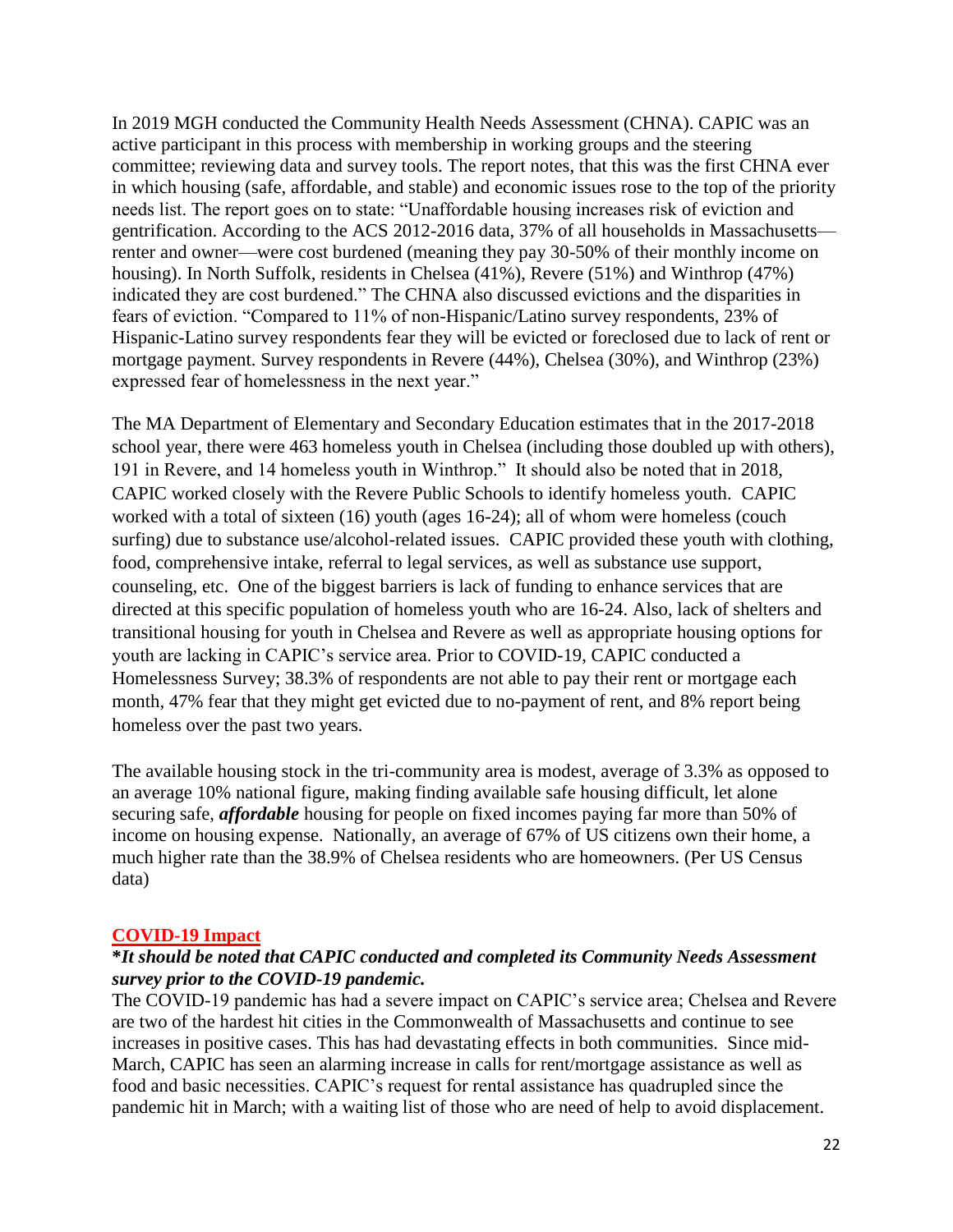Chelsea is in the throes of the most serious housing crisis the city has seen in decades. Revere is close behind. This housing crisis had been building as Boston-area rents skyrocketed in the past few years; however, the COVID-19 pandemic exacerbated the crisis and bought a sense of despair to a community already struggling and burdened by a myriad of issues.

- In July 2020, the Boston Foundation reported that the City of Chelsea had both the Commonwealth's highest rate of overcrowded housing and by far the highest rate of COVID-19 infections "much more than in cities such as Somerville and Cambridge which have similarly dense populations but far less crowding in housing."
- Due to the pandemic, individuals and families are unexpectedly out of work, without an income, and having to make difficult decisions between rent, food, basic necessities, utilities, etc. Many of these individuals and families are immigrant families and were living pay-check-to-pay-check before the pandemic and experiencing financial hardships. The current situation has only exacerbated these issues for at-risk individuals and families. Prior to the pandemic, the crisis of housing affordability heavily impacted Chelsea and Revere, the impact of COVID has worsened the housing crisis.
- High rates of asthma in these communities combined with the fact that many servicesector employees live in crowded or multigenerational homes, conditions in which the virus flourishes, has proved devastating. There are a high number of ["essential" workers](https://www.washingtonpost.com/business/2020/04/06/why-do-so-many-essential-workers-get-paid-so-little-heres-what-economists-have-say/?itid=lk_inline_manual_8) in these communities so many families have continued to be exposed to the virus even as members of the same household faced layoffs.
- A Boston Globe article from August 19, 2020, highlighted housing crisis concerns in Revere "At the same time, other parts of Revere, away from the beach, are wrestling with an economic crisis brought on by the virus. Unemployment tops 27 percent in Revere, where many residents work in hotels, restaurants, and other industries devastated by COVID-19. Worries about a wave of evictions — when the state's moratorium on them eventually ends — loom large. Many are concerned about the sort of rapid turnover that has pushed working-class immigrants out of neighboring East Boston."
- Due to the outbreak of the coronavirus, residents of Chelsea are facing critical economic hardship. In October 2020, the City of Chelsea, in collaboration with community partners, funded a bi-lingual housing legal clinic to assist residents with a variety of housing issues ranging from landlord mediation to legal representation and services for eviction proceedings. Revere and Chelsea have also established rental assistance programs for residents facing eviction. CAPIC is also a member of the Chelsea and Revere Pandemic Response Teams.

# **2. Ability to Pay Heating or Utility Bills**

Individual or Family Level Need Statement: The escalating cost of heat and utilities coupled with the absence of energy conservation measures in low-income homes place many low-income households in financial crisis and possible ill-health.

The second top need identified in the Community Needs Assessment survey was the inability to pay heating and utility bills – 49.1% of respondents indicated that this is their greatest concern *(individual & family need*).In addition, 41.4% of needs assessment respondents indicated that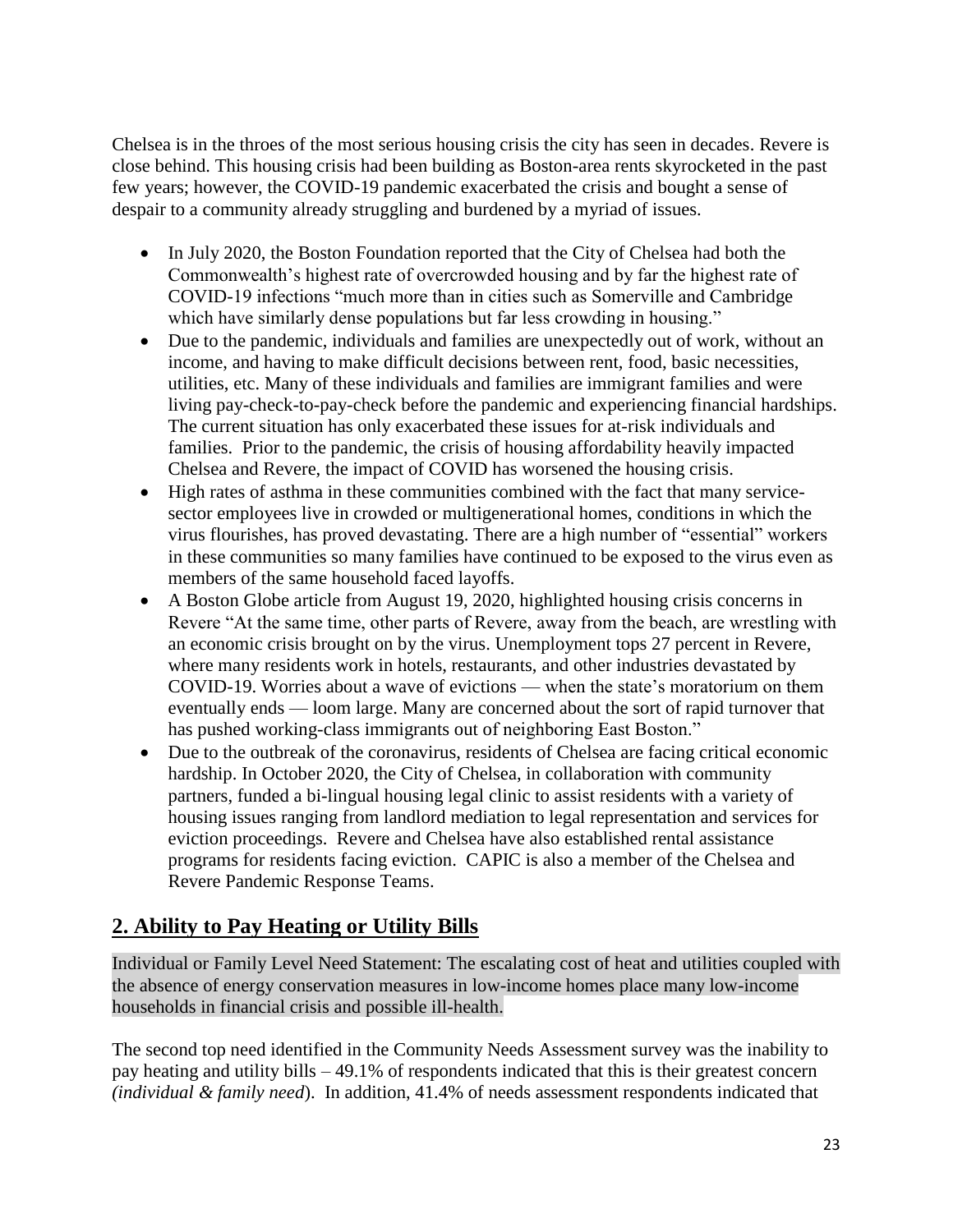they are not able to pay their bills on time each month. This can also be interpreted as a lack of income. In the needs assessment conducted in FY'17, 41% of respondents indicated that lack of income was their greatest problem.

In FY'20, CAPIC provided 2,105 households with emergency utility payments. Many vulnerable households facing high energy costs are forced to make household budget trade-offs that jeopardizes health, including choosing heat over food or health care. CAPIC anticipates fuel assistance numbers to increase over the next three years as more individuals and families are unemployed and many have seen a decrease in hours and benefits. It should also be noted that undocumented individuals are not eligible for fuel assistance benefits due to federal regulations. This has directly impacted CAPIC's energy assistance programs as many individuals and families in the service area are undocumented. There is a lack of energy-related resources for these individuals and families.

CAPIC is aware that the vast majority of their clients are living below the poverty level and struggle to cover monthly bills, rent/mortgage, and provide food and basic necessities for themselves and their families. 26.8% of Needs Assessment survey respondents indicated that they work full-time but their pay doesn't cover their expenses and 31% are living on a fixed income (pension, Social Security benefits, etc.).

### **COVID-19 Impact**

The pandemic has brought on an economic crisis in Chelsea, Revere, and Winthrop. Many residents work in hotels, restaurants, and other industries devastated by COVID-19. Many of the local areas hospitality jobs are gone, and most won't be coming back. The latest figures show Revere now has the second highest unemployment rate of any city in the state. Its jobless rate of 25.6 percent puts it behind only Lawrence.

- Many local (especially in Chelsea) residents are ineligible for government assistance like unemployment and federal stimulus checks and, consequently, families need urgent help as they face health and financial hardship. *MGH Report: Impact of COVID-19 on Underserved Communities: Chelsea and Revere.*
- Lack of public benefits**—**two-thirds of the Chelsea population is Latinx, and some residents have an undocumented immigration status; while undocumented workers may contribute to social security, they do not receive public benefits, such as stimulus checks – *MGH Report: Impact of COVID-19 on Underserved Communities: Chelsea and Revere.* It should also be noted that undocumented individuals are not eligible for fuel assistance benefits due to federal regulations.

# **3.Access to Food**

Individual or Family Level & Community Level (due to COVID) Need Statement: Increase access to food and basic needs for at-risk individuals and families.

The majority of CAPIC clients live between 75% and 100% of the poverty level. In the Community Needs Assessment, 48.5% of survey respondents indicated "access to food" as the top need impacting people in their community. 56% of survey respondents indicated that their living expenses (rent/mortgage, heat, and food) are too high. The Harvard Kennedy Rappaport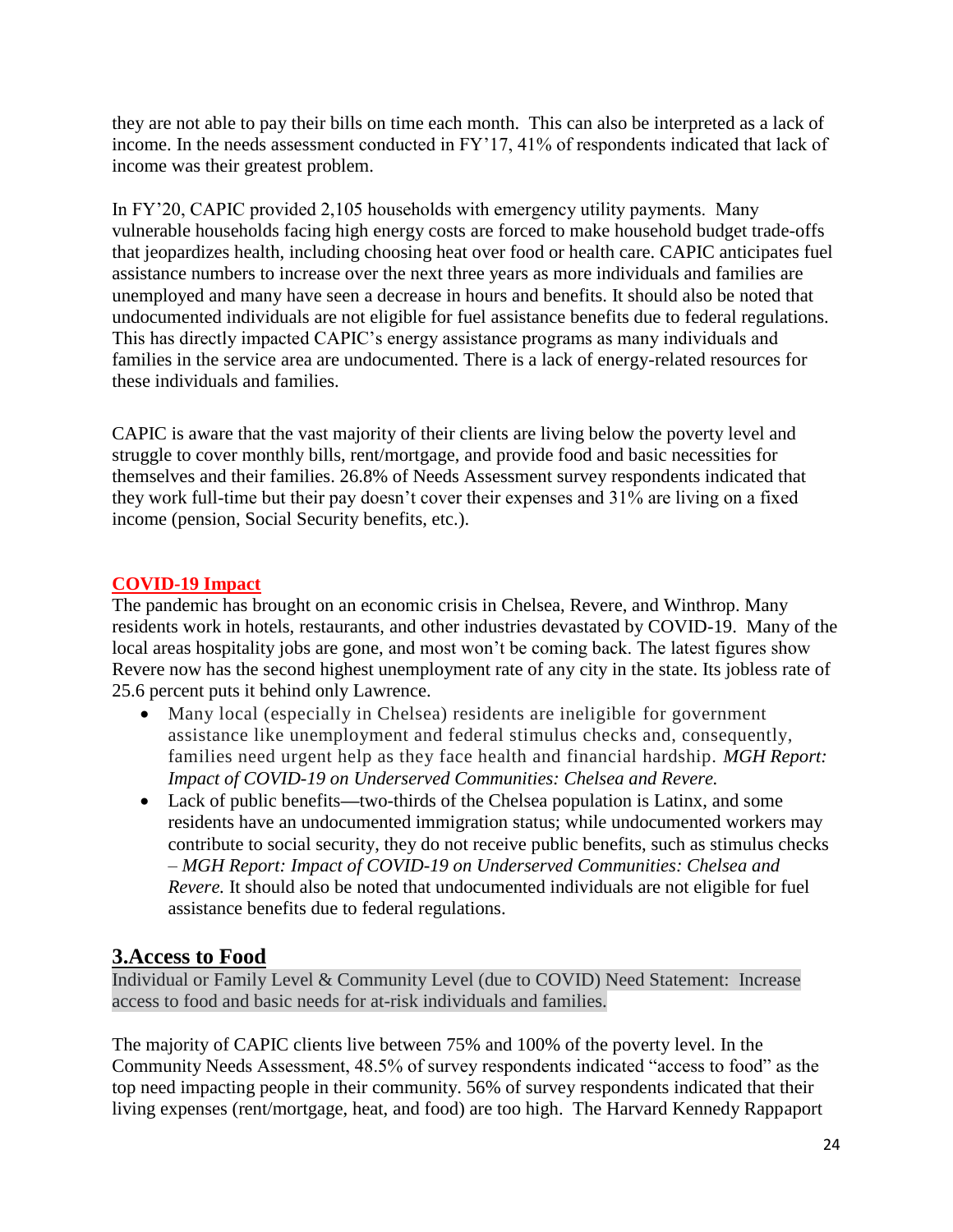Institute "Chelsea Eats Survey Project" preliminary report notes that 50% of respondents replied that it's "true/sometimes true" *that their children were not eating enough because we couldn't afford enough food.* 70.2% of survey respondents stated that "during the last seven days that they or someone from their household got free groceries or a free meal." Furthermore, 69.45 stated that they don't have enough income for food. It is clear that food insecurity has escalated in recent years and continues to be a critical need in Chelsea, Revere, and Winthrop.

According to the 2019 WIC Needs Assessment, only 50.3% of eligible individuals in Winthrop received benefits; 58.9% in Revere; and 67.7% in Chelsea. Hunger and food insecurity negatively impact health and are associated with a higher risk of chronic health problems. MGH reports that this is a significant issue in Chelsea, where one in eight residents struggles with food insecurity. Food insecurity has greatly impacted all aspects of CAPIC programming and direct services. All programs have clients who are in need of assistance with food and basic necessities. CAPIC is dedicated to understanding the factors that contribute to hunger and how it impacts all aspects of one's life.

### **COVID-19 Impact**

Since mid-March, CAPIC has seen an alarming increase in calls for food and basic necessities. CAPIC's request for assistance with food has quadrupled since the pandemic hit in March. Due to the pandemic, many individuals and families are unexpectedly out of work, without an income, and having to make difficult decisions between rent, food, basic necessities, utilities, etc. Many of these individuals and families are immigrant families and were living pay-check-to-paycheck before the pandemic and experiencing financial hardships. The current situation has only exacerbated these issues for at-risk individuals and families.

- Massachusetts has experienced the largest relative increase of food-insecure individuals in the nation due to COVID-19. And the highest increase of food-insecure children at 102%, according to analysis by Feeding America.
- Food insecurity was already an issue that existed pre-pandemic, it is now even more dire and urgent than ever before. *MGH Report: Impact of COVID-19 on Underserved Communities: Chelsea and Revere.*
- Calls to food assistance hotlines have also risen during the pandemic. Project Bread, a Massachusetts statewide anti-hunger organization that connects people to reliable sources of food, while advocating for policies that make food more accessible so that no one goes hungry, coordinates a hotline for people struggling with food insecurity. Data from the FoodSource Hotline show that calls from around the state increased more than five times comparing July and August 2019 to the same period in 2020. The implementation of the state's Pandemic EBT program prompted a large share of the new calls. There was also an increase in calls about SNAP (including SNAP pre-screens, application assistance and help with recertification). *Project Bread and Boston Indictors Report*
- One of the many challenges that the Town of Winthrop has faced in the wake of COVID-19 is an increase in food insecurity. More residents are relying on the local food pantry for weekly food and this has put a strain on local resources.
- CAPIC has partnered with the Chelsea Public Schools to provide free breakfast, lunch, and a snack for children enrolled in CAPIC's After School Program – once a part-time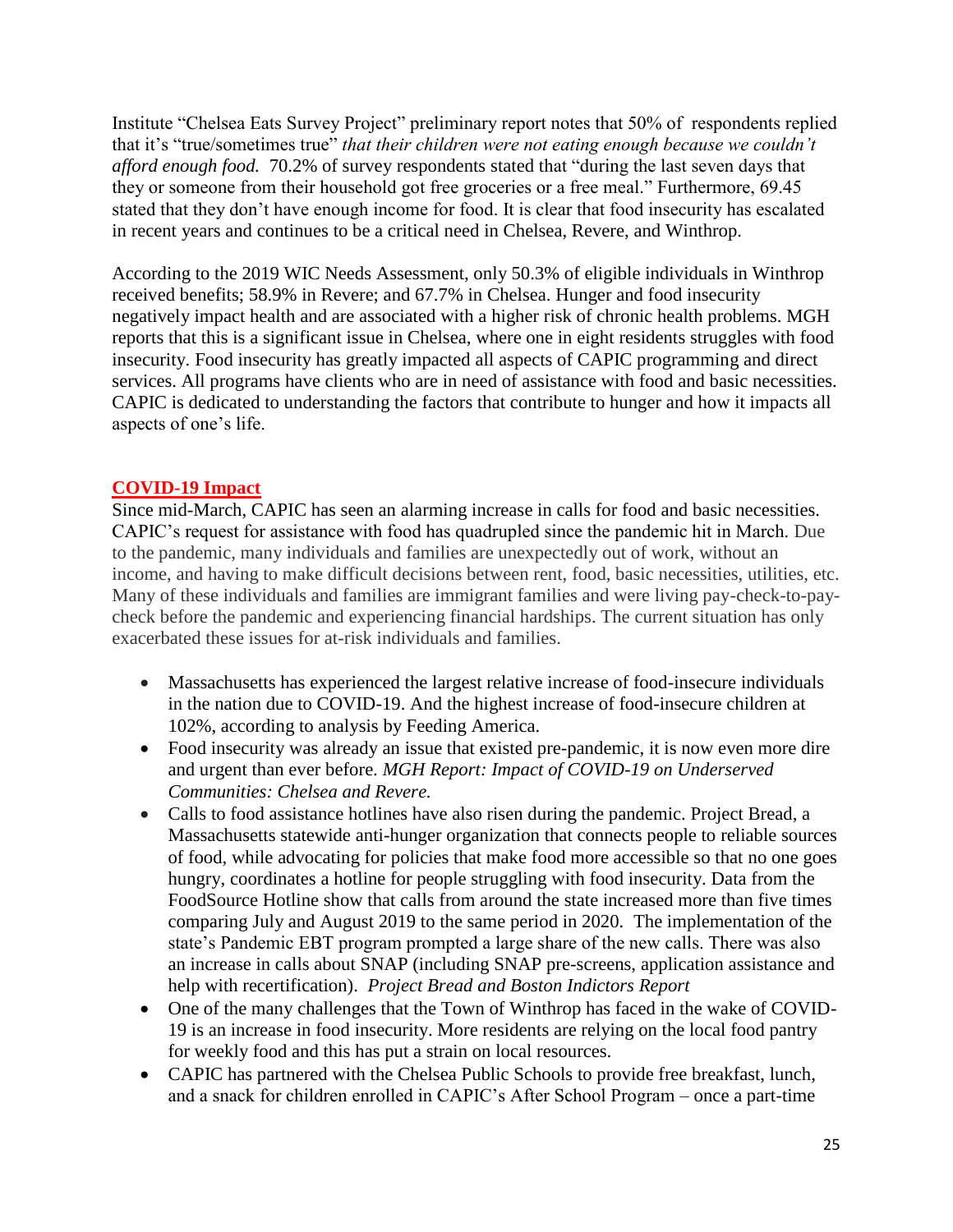program for children/youth during out of school hours, this program is now full day; providing remote learning to all children/youth who are enrolled so that parents/guardians can work.

### **4.Jobs**

Individual or Family Level Need Statement: To advance economic opportunities for low-income residents who lack sufficient income and the education/job skills to increase their income and quality of life.

Many low-income individuals are unemployed and in need of employment skills, training, career counseling, and career awareness services. In the FY'20 Community Needs Assessment 45.6% of respondents indicated that "jobs" was the top need impacting the local community. 11.5% of Needs Assessment survey respondents indicated that they can't find a job; 13.4% can only find part-time work. In addition, 32.1% of respondents reported that they need job training/education or training. Issues around obtaining and retaining income can include: barriers to employment, education, stable housing, health, social/emotional health, transportation, and safety issues etc. 23.1% of respondents stated that childcare is too expensive and/or interferes with their ability to work.

As previously mentioned, the FY'20 Community Needs Assessment, 69% of respondent's indicated that their monthly income before taxes is under \$2,000 a month, which is under \$24,000 annually. 19.7% of respondents indicated that their monthly income before taxes is \$2,000 - \$4,000 a month (\$24,000 - \$48,000 annually). The vast majority of CAPIC clients are earning minimum wage, resulting in an extremely vulnerable population who is in need of numerous financial support services and resources. CAPIC fully understands the increasing challenges for working families to meet their most basic needs and the importance of helping individuals gain the right education and skills that will allow them to earn income sufficient to make ends meet. A family's basic needs include: housing and utilities, food, transportation, health care, personal and household items such as clothing, and for families with young children, child care. Education and employment skills will allow them to earn income sufficient to make ends meet.

The MA Department of Education reports the following enrollment data for the 2019-2020 school year: Chelsea Public Schools – 70.6% of children enrolled are economically disadvantaged; Revere Public Schools – 56.1% of children enrolled are economically disadvantaged; and Winthrop Public Schools – 31.9% of children enrolled are economically disadvantaged. It is important to note that the state average is 36.6%.

| Unemployment Rate  | Chelsea | Revere | <b>Winthrop</b> | <b>State</b> |
|--------------------|---------|--------|-----------------|--------------|
| Persons unemployed | 7.8%    | 8.3%   | $6.5\%$         | 6.2%         |
| *November 2020     |         |        |                 |              |

### **Employment & Poverty - Related Data**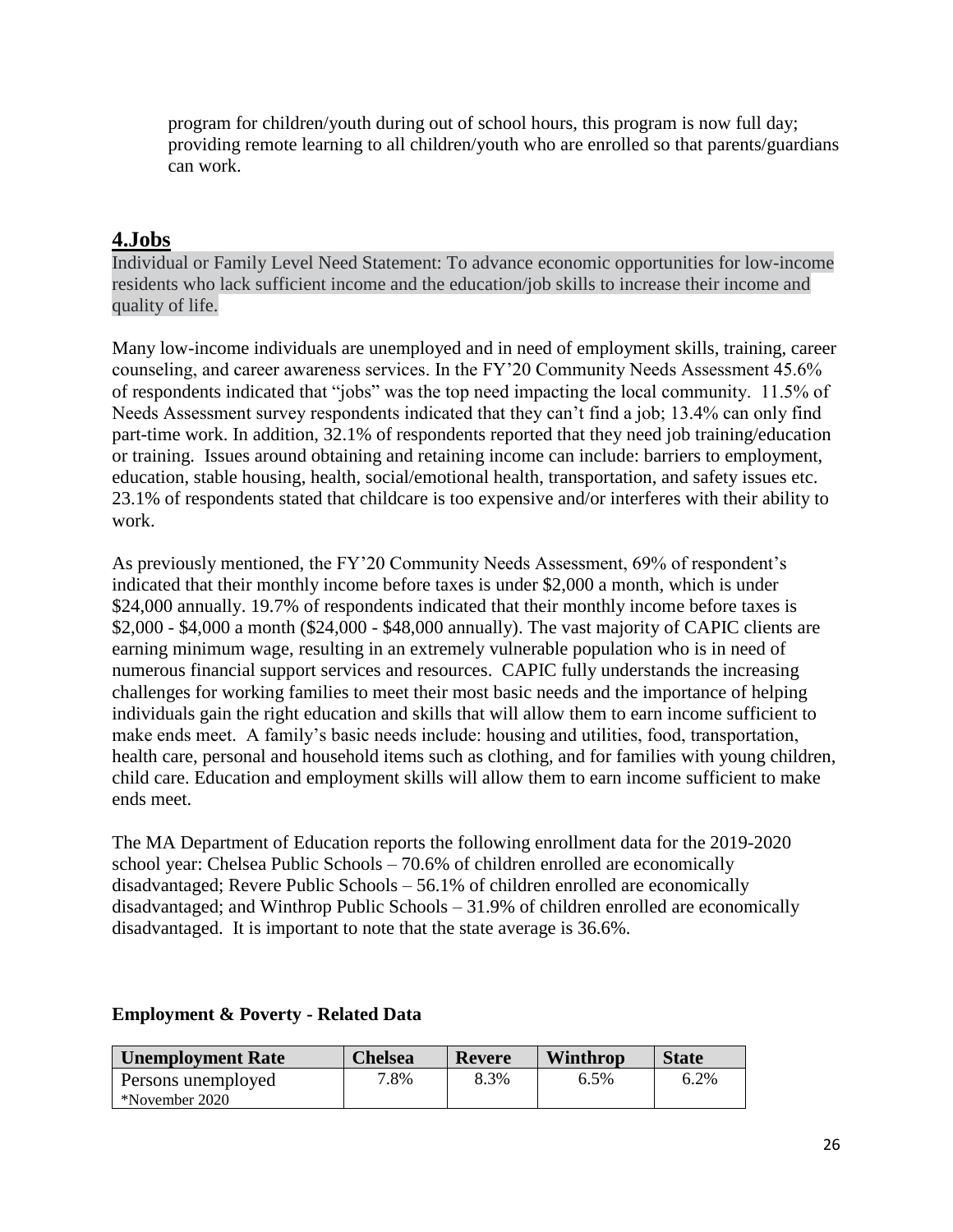### *\* Massachusetts Dept. of Unemployment Assistance*

| <b>Poverty</b> | <b>Chelsea</b> | <b>Revere</b> | Winthrop |
|----------------|----------------|---------------|----------|
| <b>Level</b>   |                |               |          |
| Persons in     | 19%            | 13.1%         | 9.9%     |
| Poverty        |                |               |          |
| People in      | 43%            | 34.8%         | 21.2%    |
| poverty or     |                |               |          |
| near           |                |               |          |
| poverty        |                |               |          |

*\* Based on US Census- denotes 2014-2018 5-Year Estimate data.*

The 2019 MGH Community Health Needs Assessment/North Suffolk Community Survey, 23% of all respondents selected poverty as a top health concern. Participants suggested more and better employment and educational opportunities are needed to support higher incomes and cultivate a more financially stable community.

### **COVID-19 Impact**

The pandemic has brought on an economic crisis in Chelsea, Revere, and Winthrop. Many residents work service jobs in the food and hospitality industries; during the pandemic many of these jobs disappeared, leaving people unemployed without a social safety net. The economic, social, and health impacts of the COVID-19 pandemic were immediate and dire for the many individuals and families who live one paycheck away from serious financial hardship. COVID-19 has magnified the challenges within these communities that have long struggled with unstable and unaffordable housing, food insecurity, low wages, lack of English proficiency, and high rates of uninsured.

A Washington Post article on immigrant communities battling the coronavirus shared a quote by Roy Avellaneda, President of the Chelsea City Council and a local business owner: "The people who live here are people who can't afford to take a month off work. People who need that check because they don't have savings; people who either go to work or they don't eat," noting that the thousands of undocumented people in the city do not receive unemployment compensation. "All of the assistance that was being offered on the federal level for stimulus checks was not going to happen here, was not going to our crowd." This sums up the reality for residents of Chelsea, Revere, and Winthrop during this unprecedented time.

- "While rates of unemployment were already high, they skyrocketed as a result of the pandemic." The unemployment rate in Chelsea is now 24%, which is one of the highest unemployment rates in the country, if not the highest," says [Ronald Fishman,](http://healthychelsea.org/staff/ron-fishman/) community coordinator at the Healthy Chelsea Coalition.' *MGH Report: Impact of COVID-19 on Underserved Communities: Chelsea and Revere.*
- Many residents are at risk due to their work; working in essential sectors (food establishments) and engaged with high levels of public interaction, such as healthcare and personal services.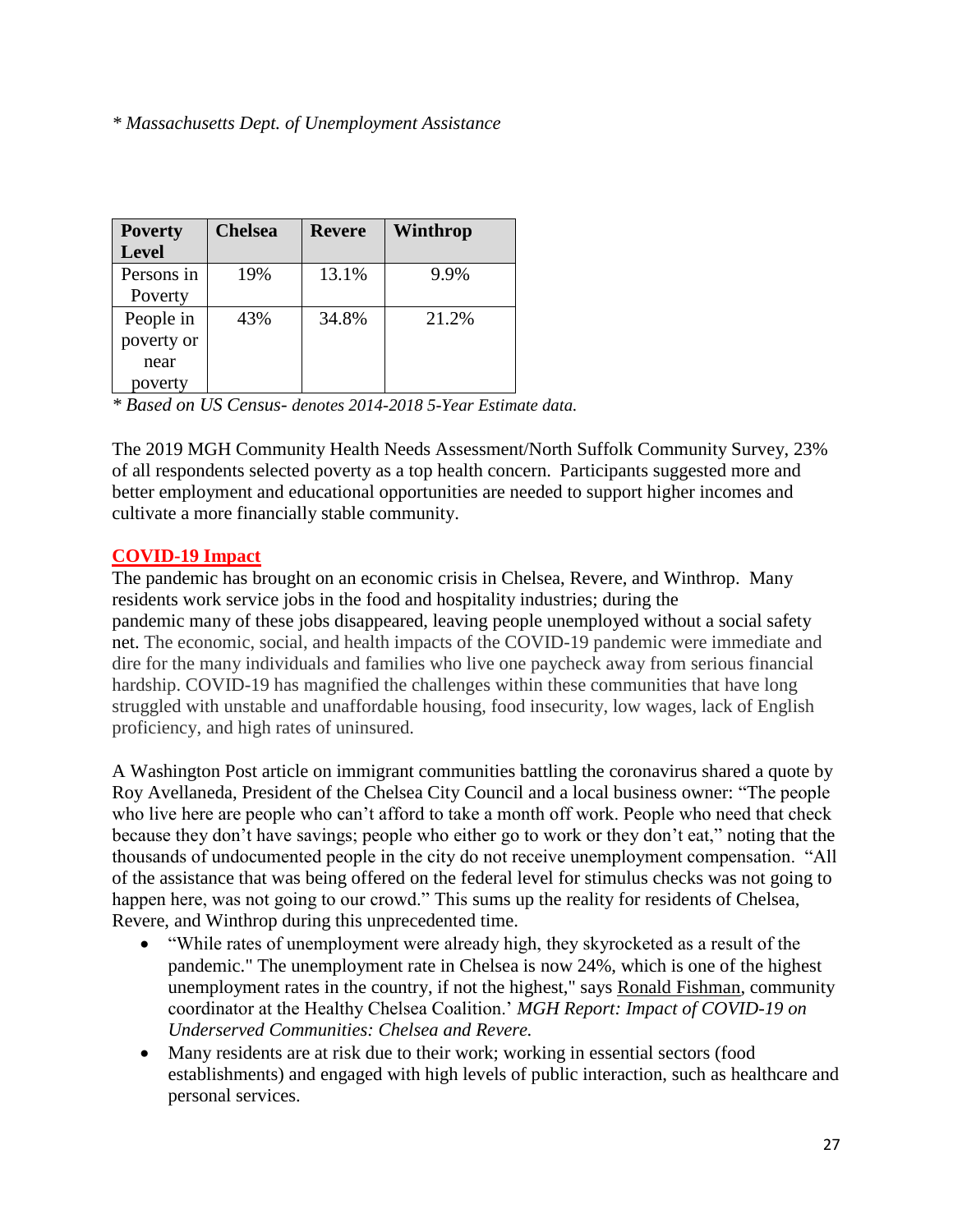- Many residents work in hotels, restaurants, and other industries devastated by COVID-19. Many of the local areas hospitality jobs are gone, and most won't be coming back. The latest figures show Revere now has the second highest unemployment rate of any city in the state. Its jobless rate of 25.6 percent puts it behind only Lawrence.
- "By mid-March, layoffs caused by the pandemic had exacerbated deep-seated economic insecurity among Chelsea's residents, 20 percent of whom live in poverty, according to the U.S. Census. Those who suddenly could not work — because they were sick or had been laid off — faced hunger and destitution. Those who could fill essential roles worried about catching the virus and infecting their family members." Washington Post Article

### **OTHER NOTABLE NEEDS ASSESSMENT FINDINGS**

- 38.6% of respondents indicated mental health services as a top priority *(individual & family need)*
- 31.5% of respondents indicated drug and alcohol services as a top priority (*community need*)
- 29.25 of respondents indicated immigration issues as a priority. *(individual & community need)*
- 18% of respondents don't have reliable transportation (*individual need*) this is a slight decrease from the FY'17 Needs Assessment in which 28.3% indicated that transportation was a problem. This decrease could be a result of the MBTA Silver Line being extended into Chelsea in 2018. Also, the emergence of Uber and other ride share options have provided residents with better access to transportation.
- 68.7% of respondents don't have at least \$500 set aside for emergencies (*individual and family need*)
- At-risk, street-involved individuals took part in the Needs Assessment through CAPIC's Substance Use Disorders/Mobile Outreach Program; giving a voice to a population that rarely has its needs documented.
- 98.5% of clients were satisfied with the assistance they received from CAPIC (CAPIC Client Satisfaction Survey)

## **STAKEHOLDER SURVEY FEEDBACK**

CAPIC asked community stakeholders to take part in the FY'20 Community Needs Assessment process to better determine what problems and priorities face the individuals and families that we/they serve. The survey also asked stakeholders to list what they see as the strengths and weaknesses of the community in which they represent. Individuals from health care organizations, faith-based organizations, local government, school committees, public schools, local human service agencies and organizations are among those who completed surveys. Below is a synopsis of the Stakeholder Survey responses.

Stakeholder list by sector: *Health Care*: MGH Chelsea and Healthy Chelsea; *Community & Faith-Based*: Those Who Can for Those in Need (Winthrop), Chelsea Eviction Task Force, & Light of Christ Chelsea; *Private & Public Sector*: Revere Police Department & Chelsea Inspectional Services Department; *Education*: Chelsea School Committee & Chelsea Public Schools

Below is a synopsis of the Stakeholder Survey responses.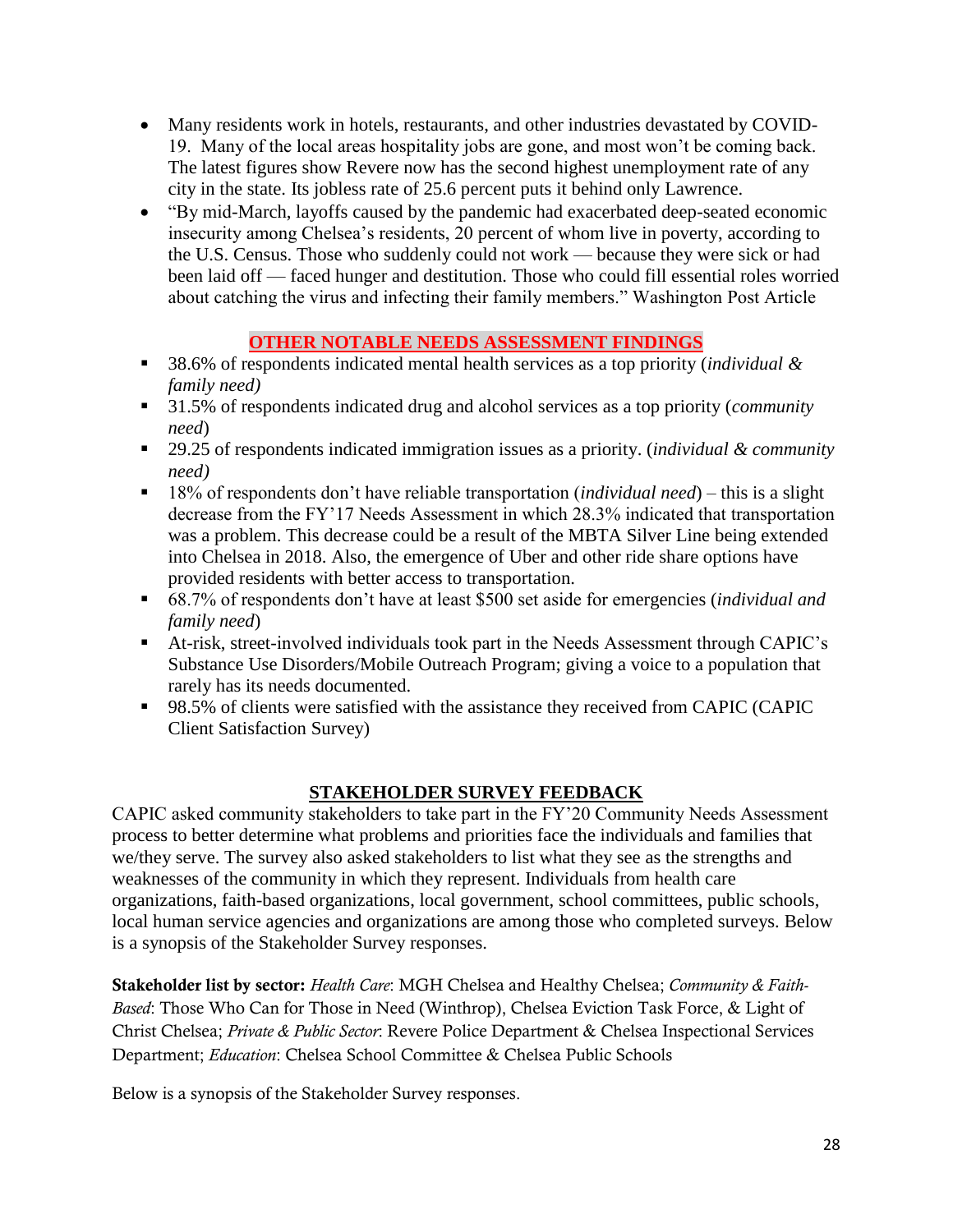### **Top three most significant issues facing your community:**

Unemployment/underemployment, food insecurity, housing, health disparities, English language skills, education deficiency, & undocumented status of many residents,

- $\triangleright$  COVID-19 related issues evictions, lack of jobs, and food insecurity
- ➢ CAPIC's Executive Director & Dir. Planning, Development, & Operations are active members of the Chelsea Eviction Task Force that meets weekly. The goal of the task force is to coordinate communications and direct services related to emergency housing, legal services, and eviction prevention as a result of COVID-19. This group has identified emergency rental assistance and emergency shelter availability as two critical gaps in Chelsea (and Revere) and is working on drafting a housing resource guide.

### **COMMUNITY STRENGTHS**

- Active inter-agency communication and collaboration to tackle the diversity of the community
- Community coming together to help those most vulnerable
- Collaboration between community-based agencies
- Diversity
- Close proximity to Boston
- Good public transportation system
- Plentiful workforce

### **COMMUNITY WEAKNESSES**

- Poverty
- Lack of assistance for rental needs and utility emergencies
- Aging housing stock
- High number of undocumented residents without government resources/under constant threat of ICE
- Lack of shelters for homeless
- High pollution
- Dense population (COVID-19)
- Unbalanced gentrification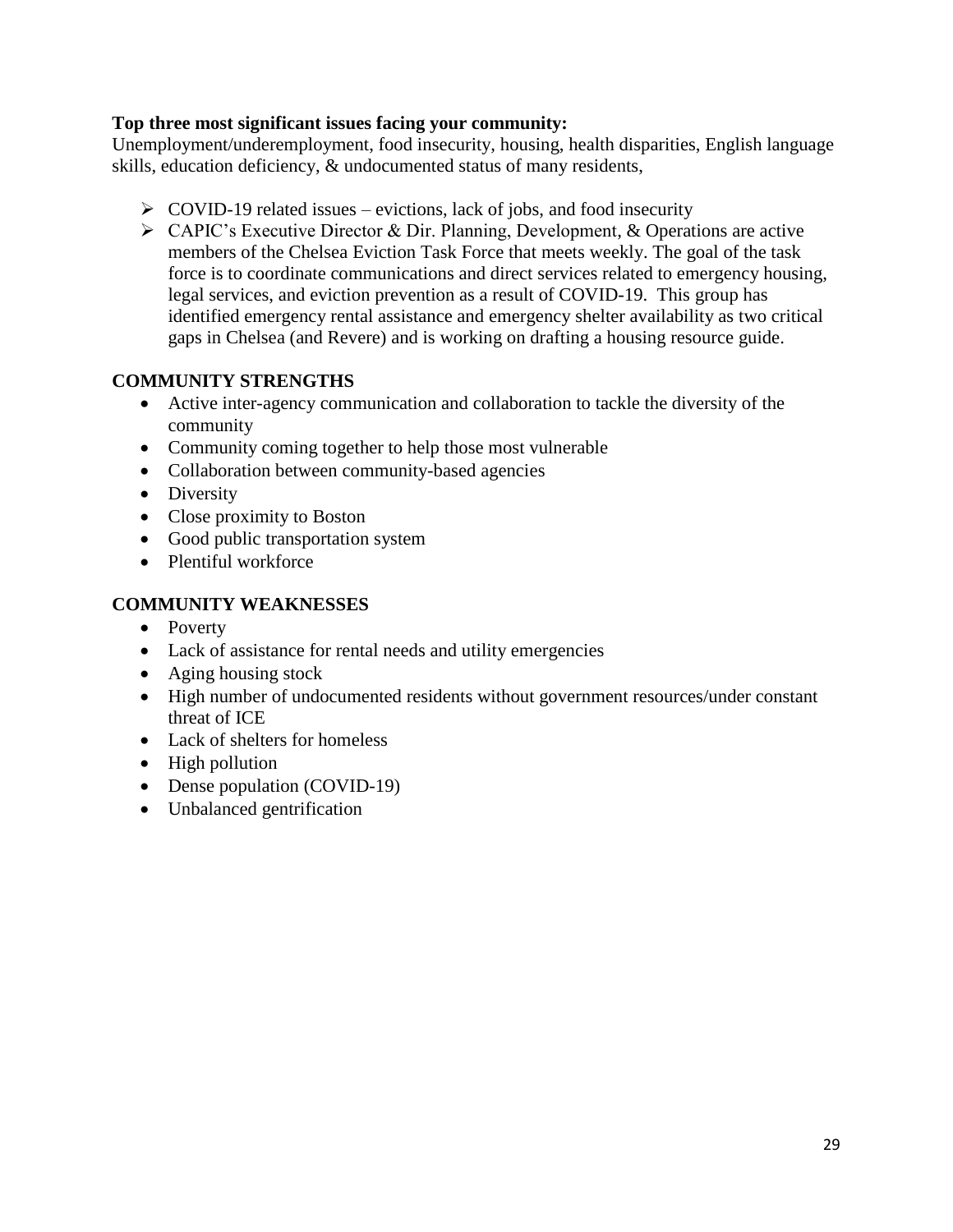

CAPIC conducted an extensive Community Needs Assessment in preparation for the FY'21-'23 CARSP. This included an Internal Needs Assessment that was distributed to all CAPIC employees. The Assessment was completed by 40 (33.3%) employees a decrease from 57% in FY'17. This is due in part to COVID-19 and the vast majority of employees working remotely since April 2020. Also, it should be noted that 14 CAPIC staff members were infected with the coronavirus. This does not take into account the staff who had family members impacted by COVID. In previous strategic planning processes, the Director of Planning, Development, & Operations had the ability to meet with programs and employees in person and in turn get a higher response rate.

The Internal Needs Survey tool was updated since the previous CARSP/Community Needs Assessment process and was transcribed into Survey Monkey to make it easier for employees to complete online, especially with more staff working remotely due to COVID. The link for the survey was distributed via email by the Director of Planning, Development, & Operations to all CAPIC employees. The intent of the Internal Needs Assessment/Employee Survey is to provide employees with an opportunity to share their opinions and views regarding their experience as a CAPIC employee. The survey gives employees a platform in which to increase their engagement and provide another way for them to inform management as to how they perceive their work environment.

CAPIC understands the importance of letting employees know that their voice is being heard and that it can make a difference within the Agency. The Planning and Evaluation Committee/Management Team utilizes this information to both improve employee satisfaction and job performance as well as improve service delivery to ultimately improve the lives of those served by the agency, promoting self-sufficiency agency-wide.

The survey tool asked forty-two (42) questions ranging from satisfaction with employment at CAPIC to identification of chronic community-based problems. Surveys could be completed anonymously if desired, however, employees were given the option to note which program they work in at the Agency. Results were then collected and analyzed by the Director of Planning, Development, & Operations and shared with the Board of Directors as well as the Executive Director, Director of Human Resources, and the Management Team. Results are extremely beneficial in analyzing current agency strengths and weaknesses. On-going analysis of this assessment tool will aid in the development of policies, strategies and service delivery methods throughout the Agency. CAPIC's Management Team will continue to discuss these results and use them to further evaluate and improve the work environment for all employees.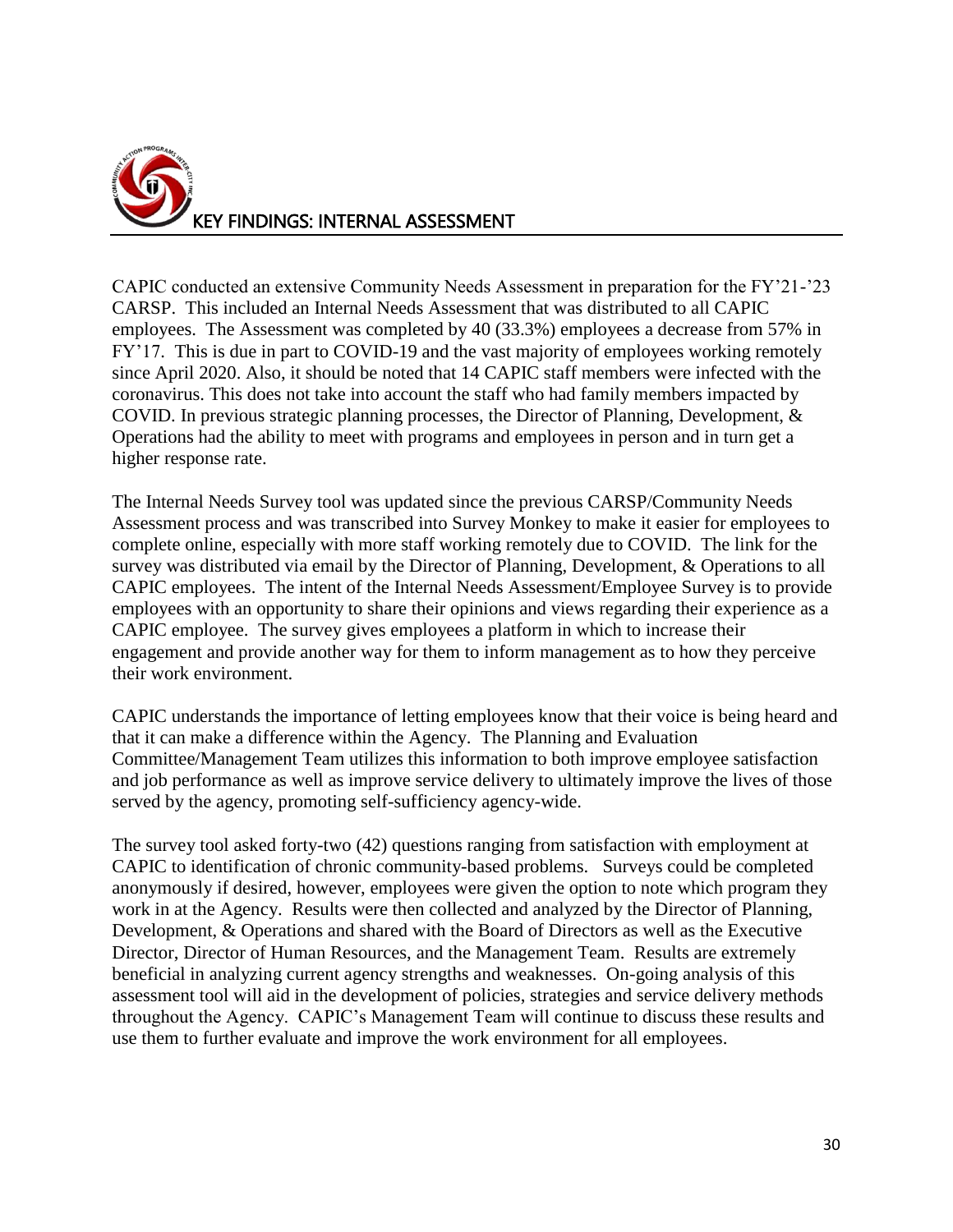# **FY'21-'23 INTERNAL NEEDS ASSESSMENT RESULTS Employees identified the following as the prominent barriers facing CAPIC clients.**

| <b>Top Need</b>   | 2 <sup>ND</sup> Top Need | 3RD Top Need |
|-------------------|--------------------------|--------------|
| Housing           | Food                     | Heat/Energy  |
|                   |                          | Assistance   |
| (same as 3 years) | (was perceived as $3rd$  |              |
| ago)              | biggest need 3 years     |              |
|                   | ago)                     |              |

Employees also indicated that the following services are not being provided in the communities that we serve:

- ➢ **Housing (access to affordable housing & rental assistance)** *\*this was noted by employees 3 years ago as well*
- ➢ **Adequate medical/health services for immigrants**
- ➢ **Employment – lack of access to job opportunities**
- ➢ **Financial guidance** ➢

A scan of the internal and external environment is an important part of the strategic planning process. Environmental factors internal to the Agency can be classified as strengths and weaknesses. The Internal Needs Assessment continues to be a valuable tool in CAPIC's selfanalysis as an agency. Results/feedback includes both agency strengths and weaknesses.

## **STRENGTHS**

- 100% of CAPIC respondents said they know and understand CAPIC's Mission (increase from 90% 3 years ago)
- 96% believe CAPIC is fulfilling its mission (increase from 89% 3 years ago)
- 95.2% believe they have seen an improvement in CAPIC's delivery of service since their date of hire (increase from 78% 3 years ago)
- 95% report having a positive relationship with management (Executive Director, Human Resources, Fiscal, and Planning, Development, & Operations)
- 48% of employees have relationships with other community-based organizations that covers many different areas of expertise and support
- Dedication of staff and colleagues cited most often in narrative as agency's greatest strength.

## **WEAKNESSES**

- 40% of employees indicated that compensation/wage practices are not fair within their program. This was primarily within early education programs and in relation to low wages for teachers.
- Internal communications across all programs more consistent messaging
- Lack of funding for client emergencies, such as housing, shelters, etc.

CAPIC will work to overcome cited weaknesses, using this as an opportunity to promote better service delivery and employee relations. Increased communication has been a focus over recent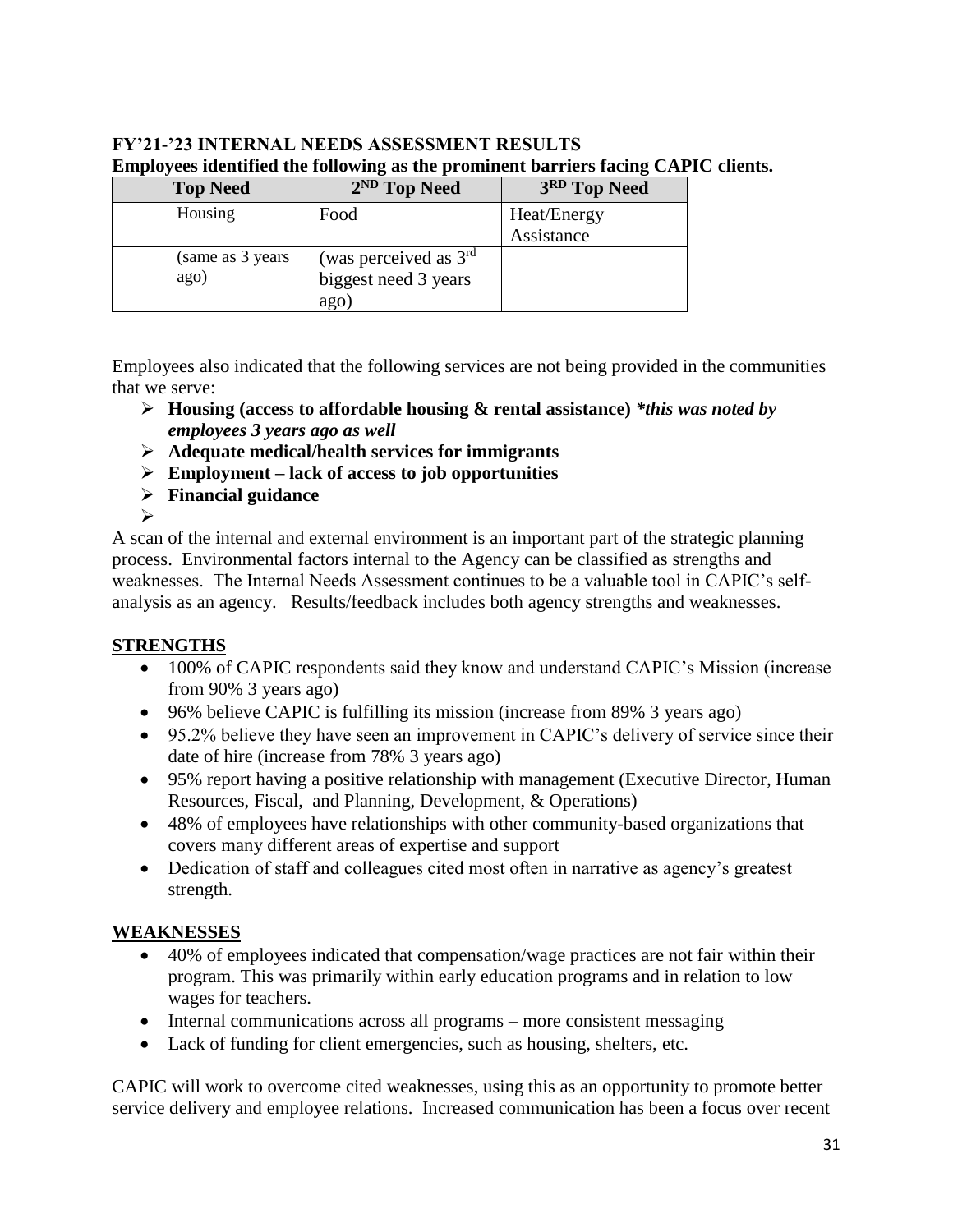years and will continue to be over the next three years. CAPIC is dedicated to identifying and securing alternative funding sources to meet the needs of the local residents, as well as increase programming to address gaps in services and resources for local individuals and families.

### **COVID-19 Impact**

It should be noted that CAPIC also conducted a COVID-19 Employee Survey to better understand employees' thoughts and concerns surrounding the COVID-19 pandemic and CAPIC's efforts to provide a safe environment for all employees. CAPIC's Head Start Program conducted its own survey before re-opening the program and bringing staff back to classrooms, etc.

- ➢ In response to the COVID-19 pandemic, CAPIC had to make numerous adjustments to operations in order to continue to provide at-risk individuals and families with critical resources and services during this challenging time. For the first time in the Agency's fifty-three years of operation, all locations and offices were closed to the general public. The majority of CAPIC programs and offices are located in Chelsea and Revere. Chelsea is the hardest hit community in the Commonwealth. Revere is the seventh hardest hit with positive COVID tests. In order to adhere to guidance from local elected officials, the Governor of Massachusetts, the Center for Disease Control (CDC), and the Department of Early Education and Care (EEC), all staff worked remotely; working diligently to transition from in person meetings and engagement with clients to virtual engagement and provision of resources.
- ➢ All CAPIC meetings were shifted from in person to ZOOM meetings (including Board of Director's meetings); remote technology capabilities were enhanced for staff so that remote work could take place in an efficient manner and communication with clients could continue while offices were closed/closed to the public. Also, in response to the pandemic, CAPIC's Management Team meetings went from monthly in person meetings to weekly Zoom meetings. This has provided a forum for administrative staff (Executive Director, Human Resource Director, Director Planning, Development, & Operations, IT Director, & the Finance Director) and Program Directors to discuss the impact of COVID on overall agency operations as well as employees and their families, direct services for clients, and the communities the agency serves.

### **Board Self-Evaluation Survey**

CAPIC is governed by a twenty-one member community-based Board of Directors that represents the public, private, and low-income sectors of Chelsea, Revere, and Winthrop. CAPIC utilized a Board Self-Evaluation Survey tool, to determine the Board's knowledge of its role, knowledge of the agency (programs, services, mission), and its judiciary responsibilities. This information is an important piece of the overall analysis of the agency and its strengths and weaknesses. The Director of Planning, Development, & Operations developed the Board survey tool.

The Board Self-Evaluation Survey Tool was comprised of a total of 22 questions. Board members were asked to anonymously (if desired) fill out the survey and return it to the Executive Director. The survey reflected members involvement with the agency, their relationship with the